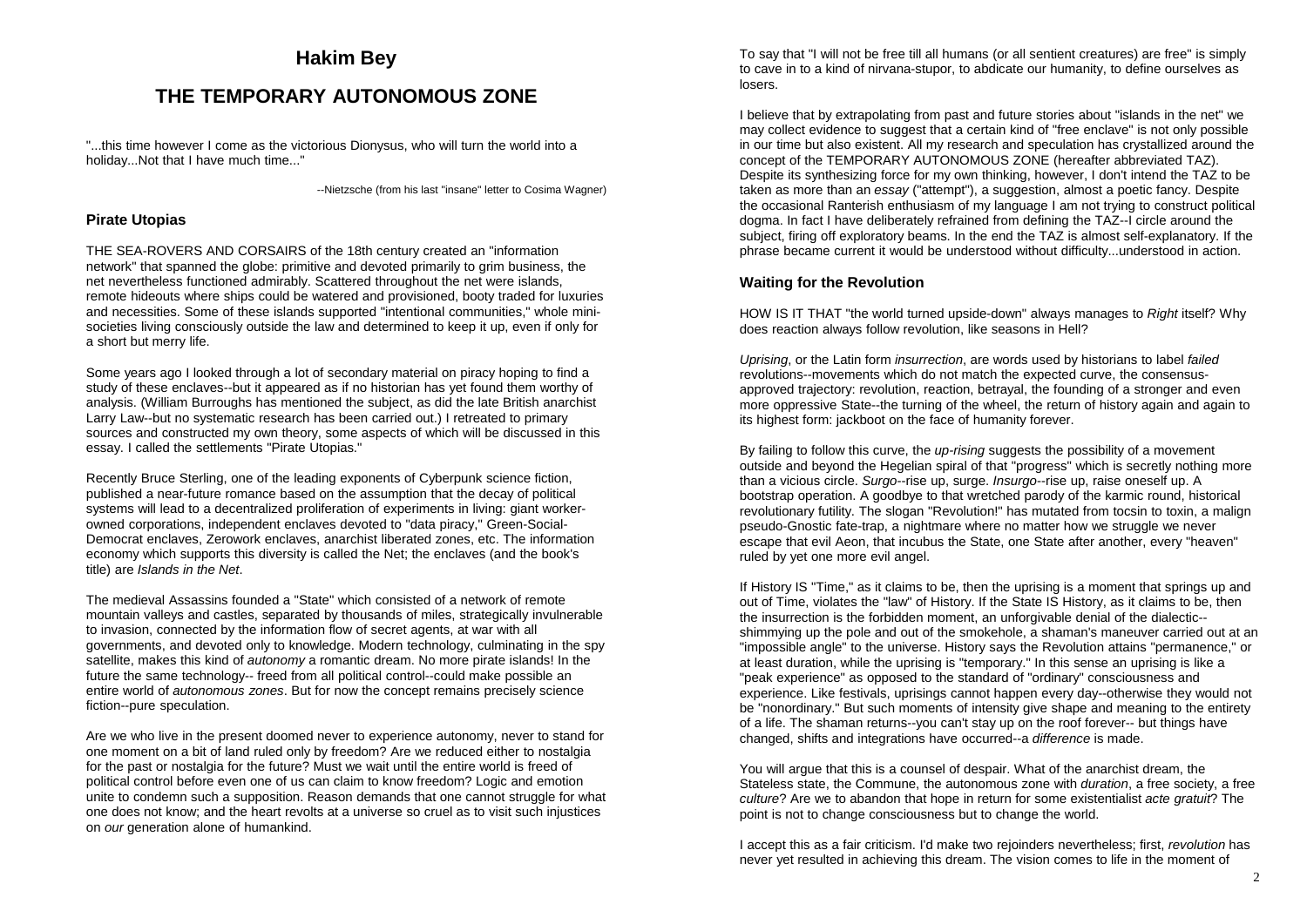uprising--but as soon as "the Revolution" triumphs and the State returns, the dream and the ideal are *already* betrayed. I have not given up hope or even expectation of change- but I distrust the word *Revolution*. Second, even if we replace the revolutionary approach with a concept of *insurrection blossoming spontaneously into anarchist culture*, our own particular historical situation is not propitious for such a vast undertaking. Absolutely nothing but a futile martyrdom could possibly result now from a head- on collision with the terminal State, the megacorporate information State, the empire of Spectacle and Simulation. Its guns are all pointed at us, while our meager weaponry finds nothing to aim at but a hysteresis, a rigid vacuity, a Spook capable of smothering every spark in an ectoplasm of information, a society of capitulation ruled by the image of the Cop and the absorbant eye of the TV screen.

In short, we're not touting the TAZ as an exclusive end in itself, replacing all other forms of organization, tactics, and goals. We recommend it because it can provide the quality of enhancement associated with the uprising without necessarily leading to violence and martyrdom. The TAZ is like an uprising which does not engage directly with the State, a guerilla operation which liberates an area (of land, of time, of imagination) and then dissolves itself to re-form elsewhere/elsewhen, *before* the State can crush it. Because the State is concerned primarily with Simulation rather than substance, the TAZ can "occupy" these areas clandestinely and carry on its festal purposes for quite a while in relative peace. Perhaps certain small TAZs have lasted whole lifetimes because they went unnoticed, like hillbilly enclaves--because they never intersected with the Spectacle, never appeared outside that real life which is invisible to the agents of Simulation.

Babylon takes its abstractions for realities; precisely *within* this margin of error the TAZ can come into existence. Getting the TAZ started may involve tactics of violence and defense, but its greatest strength lies in its invisibility--the State cannot recognize it because History has no definition of it. As soon as the TAZ is named (represented, mediated), it must vanish, it *will* vanish, leaving behind it an empty husk, only to spring up again somewhere else, once again invisible because undefinable in terms of the Spectacle. The TAZ is thus a perfect tactic for an era in which the State is omnipresent and all-powerful and yet simultaneously riddled with cracks and vacancies. And because the TAZ is a microcosm of that "anarchist dream" of a free culture, I can think of no better tactic by which to work toward that goal while at the same time experiencing some of its benefits here and now.

In sum, realism demands not only that we give up *waiting* for "the Revolution" but also that we give up *wanting* it. "Uprising," yes--as often as possible and even at the risk of violence. The *spasming* of the Simulated State will be "spectacular," but in most cases the best and most radical tactic will be to refuse to engage in spectacular violence, to *withdraw* from the area of simulation, to disappear.

The TAZ is an encampment of guerilla ontologists: strike and run away. Keep moving the entire tribe, even if it's only data in the Web. The TAZ must be capable of defense; but both the "strike" and the "defense" should, if possible, evade the violence of the State, which is no longer a *meaningful* violence. The strike is made at structures of control, essentially at ideas; the defense is "invisibility," a *martial art*, and "invulnerability"--an "occult" art within the martial arts. The "nomadic war machine" conquers without being noticed and moves on before the map can be adjusted. As to the future--Only the autonomous can *plan* autonomy, organize for it, create it. It's a bootstrap operation. The first step is somewhat akin to *satori*--the realization that the TAZ begins with a simple act of realization.

# **The Psychotopology of Everyday Life**

THE CONCEPT OF THE TAZ arises first out of a critique of Revolution, and an appreciation of the Insurrection. The former labels the latter a failure; but for us *uprising* represents a far more interesting possibility, from the standard of a psychology of liberation, than all the "successful" revolutions of bourgeoisie, communists, fascists, etc.

The second generating force behind the TAZ springs from the historical development I call "the closure of the map." The last bit of Earth unclaimed by any nation-state was eaten up in 1899. Ours is the first century without *terra incognita*, without a frontier. Nationality is the highest principle of world governance--not one speck of rock in the South Seas can be left *open*, not one remote valley, not even the Moon and planets. This is the apotheosis of "territorial gangsterism." Not one square inch of Earth goes unpoliced or untaxed...in theory.

The "map" is a political abstract grid, a gigantic *con* enforced by the carrot/stick conditioning of the "Expert" State, until for most of us the map *becomes* the territory- -no longer "Turtle Island," but "the USA." And yet because the map is an abstraction it cannot cover Earth with 1:1 accuracy. Within the fractal complexities of actual geography the map can see only dimensional grids. Hidden enfolded immensities escape the measuring rod. The map is not accurate; the map *cannot* be accurate.

So--Revolution is closed, but insurgency is open. For the time being we concentrate our force on temporary "power surges," avoiding all entanglements with "permanent solutions."

And--the map is closed, but the autonomous zone is open. Metaphorically it unfolds within the fractal dimensions invisible to the cartography of Control. And here we should introduce the concept of psychotopology (and -topography) as an alternative "science" to that of the State's surveying and mapmaking and "psychic imperialism." Only psychotopography can draw 1:1 maps of reality because only the human mind provides sufficient complexity to model the real. But a 1:1 map cannot "control" its territory because it is virtually identical with its territory. It can only be used to *suggest*, in a sense *gesture towards*, certain features. We are looking for "spaces" (geographic, social, cultural, imaginal) with potential to flower as autonomous zones--and we are looking for times in which these spaces are relatively open, either through neglect on the part of the State or because they have somehow escaped notice by the mapmakers, or for whatever reason. Psychotopology is the art of *dowsing* for potential TAZs.

The closures of Revolution and of the map, however, are only the negative sources of the TAZ; much remains to be said of its positive inspirations. Reaction alone cannot provide the energy needed to "manifest" a TAZ. An uprising must be *for* something as well.

1. First, we can speak of a natural anthropology of the TAZ. The nuclear family is the base unit of consensus society, but not of the TAZ. ("Families!--how I hate them! the misers of love!"--Gide) The nuclear family, with its attendant "oedipal miseries," appears to have been a Neolithic invention, a response to the "agricultural revolution" with its imposed scarcity and its imposed hierarchy. The Paleolithic model is at once more primal and more radical: the *band*. The typical hunter/gatherer nomadic or semi- nomadic band consists of about 50 people. Within larger tribal societies the band-structure is fulfilled by clans within the tribe, or by sodalities such as initiatic or secret societies, hunt or war societies, gender societies, "children's republics," and so on. If the nuclear family is produced by scarcity (and results in miserliness), the band is produced by abundance--

(Note: See Appendix C, quote by Renzo Novatore)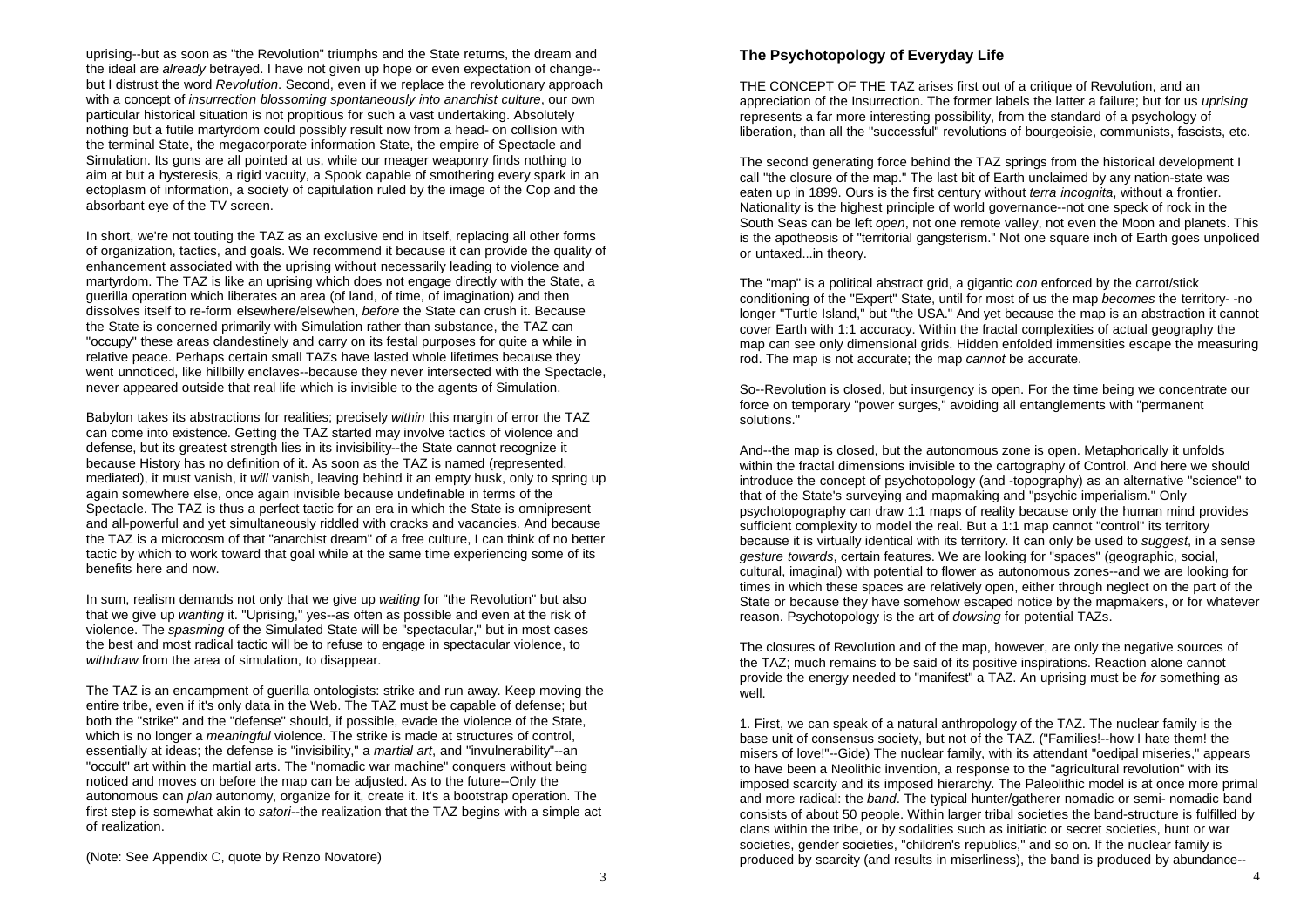and results in prodigality. The family is *closed*, by genetics, by the male's *possession* of women and children, by the hierarchic totality of agricultural/industrial society. The band is *open*--not to everyone, of course, but to the affinity group, the initiates sworn to a bond of love. The band is not part of a larger hierarchy, but rather part of a horizontal pattern of custom, extended kinship, contract and alliance, spiritual affinities, etc. (American Indian society preserves certain aspects of this structure even now.)

In our own post-Spectacular Society of Simulation many forces are working--largely invisibly--to phase out the nuclear family and bring back the band. Breakdowns in the structure of Work resonate in the shattered "stability" of the unit-home and unit-family. One's "band" nowadays includes friends, ex-spouses and lovers, people met at different jobs and pow-wows, affinity groups, special interest networks, mail networks, etc. The nuclear family becomes more and more obviously a *trap*, a cultural sinkhole, a neurotic secret implosion of split atoms--and the obvious counter-strategy emerges spontaneously in the almost unconscious rediscovery of the more archaic and yet more post-industrial possibility of the band.

2. The TAZ as *festival*. Stephen Pearl Andrews once offered, as an image of anarchist society, the *dinner party*, in which all structure of authority dissolves in conviviality and celebration (see Appendix C). Here we might also invoke Fourier and his concept of the senses as the basis of social becoming--"touch-rut" and "gastrosophy," and his paean to the neglected implications of smell and taste. The ancient concepts of jubilee and saturnalia originate in an intuition that certain events lie outside the scope of "profane time," the measuring-rod of the State and of History. These holidays literally occupied gaps in the calendar--*intercalary intervals*. By the Middle Ages, nearly a third of the year was given over to holidays. Perhaps the riots against calendar reform had less to do with the "eleven lost days" than with a sense that imperial science was conspiring to close up these gaps in the calendar where the people's freedoms had accumulated--a coup d'etat, a mapping of the year, a seizure of time itself, turning the organic cosmos into a clockwork universe. The death of the festival.

Participants in insurrection invariably note its festive aspects, even in the midst of armed struggle, danger, and risk. The uprising is like a saturnalia which has slipped loose (or been forced to vanish) from its intercalary interval and is now at liberty to pop up anywhere or when. Freed of time and place, it nevertheless possesses a nose for the ripeness of events, and an affinity for the *genius loci*; the science of psychotopology indicates "flows of forces" and "spots of power" (to borrow occultist metaphors) which localize the TAZ spatio-temporally, or at least help to define its relation to moment and locale.

The media invite us to "come celebrate the moments of your life" with the spurious unification of commodity and spectacle, the famous *non-event* of pure representation. In response to this obscenity we have, on the one hand, the spectrum of *refusal* (chronicled by the Situationists, John Zerzan, Bob Black *et al*.)--and on the other hand, the emergence of a *festal culture* removed and even hidden from the would-be managers of our leisure. "Fight for the right to party" is in fact not a parody of the radical struggle but a new manifestation of it, appropriate to an age which offers TVs and telephones as ways to "reach out and touch" other human beings, ways to "Be There!"

Pearl Andrews was right: the dinner party is already "the seed of the new society taking shape within the shell of the old" (IWW Preamble). The sixties-style "tribal gathering," the forest conclave of eco-saboteurs, the idyllic Beltane of the neo-pagans, anarchist conferences, gay faery circles...Harlem rent parties of the twenties, nightclubs, banquets, old-time libertarian picnics--we should realize that all these are already "liberated zones"

of a sort, or at least potential TAZs. Whether open only to a few friends, like a dinner party, or to thousands of celebrants, like a Be-In, the party is always "open" because it is not "ordered"; it may be planned, but unless it "*happens*" it's a failure. The element of spontaneity is crucial.

The essence of the party: face-to-face, a group of humans synergize their efforts to realize mutual desires, whether for good food and cheer, dance, conversation, the arts of life; perhaps even for erotic pleasure, or to create a communal artwork, or to attain the very transport of bliss-- in short, a "union of egoists" (as Stirner put it) in its simplest form- -or else, in Kropotkin's terms, a basic biological drive to "mutual aid." (Here we should also mention Bataille's "economy of excess" and his theory of potlatch culture.)

3. Vital in shaping TAZ reality is the concept of *psychic nomadism* (or as we jokingly call it, "rootless cosmopolitanism"). Aspects of this phenomenon have been discussed by Deleuze and Guattari in *Nomadology and the War Machine*, by Lyotard in *Driftworks* and by various authors in the "Oasis" issue of *Semiotext(e)*. We use the term "psychic nomadism" here rather than "urban nomadism," "nomadology," "driftwork," etc., simply in order to garner all these concepts into a single loose complex, to be studied in light of the coming- into-being of the TAZ. "The death of God," in some ways a de-centering of the entire "European" project, opened a multi-perspectived post- ideological worldview able to move "rootlessly" from philosophy to tribal myth, from natural science to Taoism-- able to see for the first time through eyes like some golden insect's, each facet giving a view of an entirely other world.

But this vision was attained at the expense of inhabiting an epoch where speed and "commodity fetishism" have created a tyrannical false unity which tends to blur all cultural diversity and individuality, so that "one place is as good as another." This paradox creates "gypsies," psychic travellers driven by desire or curiosity, wanderers with shallow loyalties (in fact disloyal to the "European Project" which has lost all its charm and vitality), not tied down to any particular time and place, in search of diversity and adventure...This description covers not only the X-class artists and intellectuals but also migrant laborers, refugees, the "homeless," tourists, the RV and mobile-home culture- also people who "travel" via the Net, but may never leave their own rooms (or those like Thoreau who "have travelled much--in Concord"); and finally it includes "everybody," all of us, living through our automobiles, our vacations, our TVs, books, movies, telephones, changing jobs, changing "lifestyles," religions, diets, etc., etc.

Psychic nomadism as a *tactic*, what Deleuze & Guattari metaphorically call "the war machine," shifts the paradox from a passive to an active and perhaps even "violent" mode. "God"'s last throes and deathbed rattles have been going on for such a long time- in the form of Capitalism, Fascism, and Communism, for example--that there's still a lot of "creative destruction" to be carried out by post-Bakuninist post-Nietzschean commandos or *apaches* (literally "enemies") of the old Consensus. These nomads practice the *razzia*, they are corsairs, they are viruses; they have both need and desire for TAZs, camps of black tents under the desert stars, interzones, hidden fortified oases along secret caravan routes, "liberated" bits of jungle and bad-land, no-go areas, black markets, and underground bazaars.

These nomads chart their courses by strange stars, which might be luminous clusters of data in cyberspace, or perhaps hallucinations. Lay down a map of the land; over that, set a map of political change; over that, a map of the Net, especially the counter-Net with its emphasis on clandestine information-flow and logistics--and finally, over all, the 1:1 map of the creative imagination, aesthetics, values. The resultant grid comes to life, animated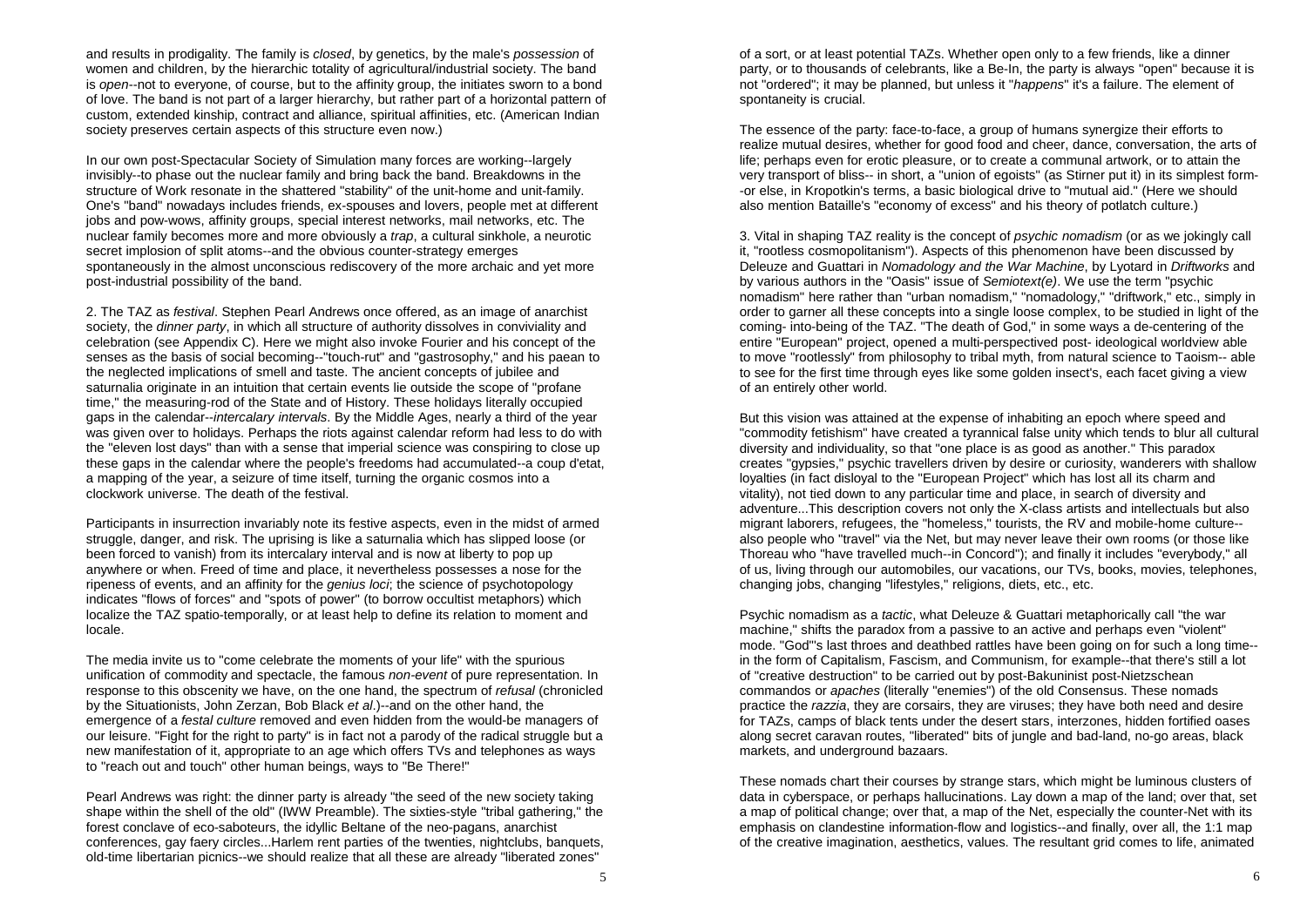by unexpected eddies and surges of energy, coagulations of light, secret tunnels, surprises.

### **The Net and the Web**

THE NEXT FACTOR CONTRIBUTING to the TAZ is so vast and ambiguous that it needs a section unto itself.

We've spoken of the *Net*, which can be defined as the totality of all information and communication transfer. Some of these transfers are privileged and limited to various elites, which gives the Net a hierarchic aspect. Other transactions are open to all--so the Net has a horizontal or non-hierarchic aspect as well. Military and Intelligence data are restricted, as are banking and currency information and the like. But for the most part the telephone, the postal system, public data banks, etc. are accessible to everyone and anyone. Thus *within the Net* there has begun to emerge a shadowy sort of *counter-Net*, which we will call the *Web* (as if the Net were a fishing-net and the Web were spiderwebs woven through the interstices and broken sections of the Net). Generally we'll use the term *Web* to refer to the alternate horizontal open structure of info- exchange, the non-hierarchic network, and reserve the term *counter-Net* to indicate clandestine illegal and rebellious use of the Web, including actual data-piracy and other forms of leeching off the Net itself. Net, Web, and counter-Net are all parts of the same whole patterncomplex--they blur into each other at innumerable points. The terms are not meant to define areas but to suggest tendencies.

(Digression: Before you condemn the Web or counter-Net for its "parasitism," which can never be a truly revolutionary force, ask yourself what "production" consists of in the Age of Simulation. What is the "productive class"? Perhaps you'll be forced to admit that these terms seem to have lost their meaning. In any case the answers to such questions are so complex that the TAZ tends to ignore them altogether and simply picks up what it can *use*. "Culture is our Nature"-- and we are the thieving magpies, or the hunter/gatherers of the world of CommTech.)

The present forms of the unofficial Web are, one must suppose, still rather primitive: the marginal zine network, the BBS networks, pirated software, hacking, phone- phreaking, some influence in print and radio, almost none in the other big media--no TV stations, no satellites, no fiber- optics, no cable, etc., etc. However the Net itself presents a pattern of changing/evolving relations between subjects ("users") and objects ("data"). The nature of these relations has been exhaustively explored, from McLuhan to Virilio. It would take pages and pages to "prove" what by now "everyone knows." Rather than rehash it all, I am interested in asking how these evolving relations suggest modes of implementation for the TAZ.

The TAZ has a temporary but actual location in time and a temporary but actual location in space. But clearly it must also have "location" *in the Web*, and this location is of a different sort, not actual but virtual, not immediate but instantaneous. The Web not only provides logistical support for the TAZ, it also helps to bring it into being; crudely speaking one might say that the TAZ "exists" in information- space as well as in the "real world." The Web can compact a great deal of time, as data, into an infinitesimal "space." We have noted that the TAZ, because it is temporary, must necessarily lack some of the advantages of a freedom which experiences *duration* and a more-or-less fixed *locale*. But the Web can provide a kind of substitute for some of this duration and locale--it can

*inform* the TAZ, from its inception, with vast amounts of compacted time and space which have been "subtilized" as data.

At this moment in the evolution of the Web, and considering our demands for the "faceto-face" and the sensual, we must consider the Web primarily as a support system, capable of carrying information from one TAZ to another, of defending the TAZ, rendering it "invisible" or giving it teeth, as the situation might demand. But more than that: If the TAZ is a nomad camp, then the Web helps provide the epics, songs, genealogies and legends of the tribe; it provides the secret caravan routes and raiding trails which make up the flowlines of tribal economy; it even *contains* some of the very roads they will follow, some of the very dreams they will experience as signs and portents.

The Web does not depend for its existence on any computer technology. Word-of-mouth, mail, the marginal zine network, "phone trees," and the like already suffice to construct an information webwork. The key is not the brand or level of tech involved, but the openness and horizontality of the structure. Nevertheless, the whole concept of the Net *implies* the use of computers. In the SciFi imagination the Net is headed for the condition of Cyberspace (as in *Tron* or *Neuromancer*) and the pseudo-telepathy of "virtual reality." As a Cyberpunk fan I can't help but envision "reality hacking" playing a major role in the creation of TAZs. Like Gibson and Sterling I am assuming that the official Net will never succeed in shutting down the Web or the counter-Net--that data-piracy, unauthorized transmissions and the free flow of information can never be frozen. (In fact, as I understand it, chaos theory *predicts* that any universal Control-system is impossible.)

However, leaving aside all mere speculation about the future, we must face a very serious question about the Web and the tech it involves. The TAZ desires above all to avoid *mediation*, to experience its existence as *immediate*. The very essence of the affair is "breast-to-breast" as the sufis say, or face-to-face. But, BUT: the very essence of the Web is mediation. Machines here are our ambassadors--the flesh is irrelevant except as <sup>a</sup>*terminal*, with all the sinister connotations of the term.

The TAZ may perhaps best find its own space by wrapping its head around two seemingly contradictory attitudes toward Hi- Tech and its apotheosis the Net: (1) what we might call the *Fifth Estate*/Neo-Paleolithic Post-Situ Ultra-Green position, which construes itself as a luddite argument against mediation and against the Net; and (2) the Cyberpunk utopianists, futuro-libertarians, Reality Hackers and their allies who see the Net as a step forward in evolution, and who assume that any possible ill effects of mediation can be overcome--at least, once we've liberated the means of production.

The TAZ agrees with the hackers because it wants to come into being--in part--through the Net, even through the mediation of the Net. But it also agrees with the greens because it retains intense awareness of itself as *body* and feels only revulsion for *CyberGnosis*, the attempt to transcend the body through instantaneity and simulation. The TAZ tends to view the Tech/anti-Tech dichotomy as misleading, like most dichotomies, in which apparent opposites turn out to be falsifications or even hallucinations caused by semantics. This is a way of saying that the TAZ wants to live in *this* world, not in the idea of another world, some visionary world born of false unification (*all* green OR *all* metal) which can only be more pie in the sky by-&-by (or as *Alice* put it, "Jam yesterday or jam tomorrow, but never jam today").

The TAZ is "utopian" in the sense that it envisions an *intensification* of everyday life, or as the Surrealists might have said, life's penetration by the Marvelous. But it cannot be utopian in the actual meaning of the word, *nowhere*, or NoPlace Place. *The TAZ is*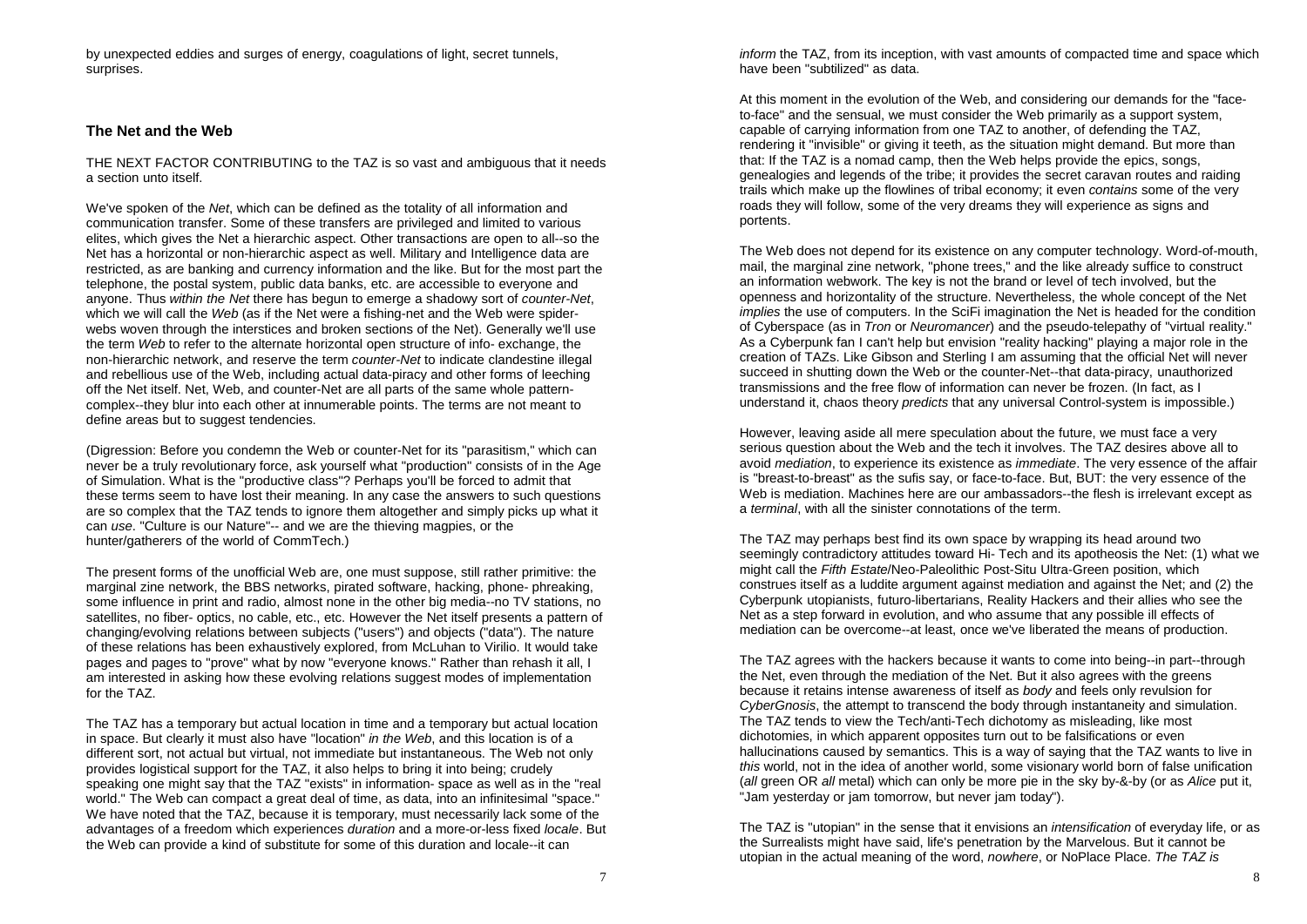*somewhere*. It lies at the intersection of many forces, like some pagan power- spot at the junction of mysterious ley-lines, visible to the adept in seemingly unrelated bits of terrain, landscape, flows of air, water, animals. But now the lines are not all etched in time and space. Some of them exist only "within" the Web, even though they also intersect with real times and places. Perhaps some of the lines are "non-ordinary" in the sense that no convention for quantifying them exists. These lines might better be studied in the light of chaos science than of sociology, statistics, economics, etc. The patterns of force which bring the TAZ into being have something in common with those chaotic "Strange Attractors" which exist, so to speak, *between* the dimensions.

The TAZ by its very nature seizes every available means to realize itself--it will come to life whether in a cave or an L-5 Space City--but above all it will live, now, or as soon as possible, in however suspect or ramshackle a form, spontaneously, without regard for ideology or even anti- ideology. It will use the computer because the computer exists, but it will also use powers which are so completely unrelated to alienation or simulation that they guarantee a certain *psychic paleolithism* to the TAZ, a primordial-shamanic spirit which will "infect" even the Net itself (the true meaning of Cyberpunk as I read it). Because the TAZ is an intensification, a surplus, an excess, a potlatch, life spending itself in living rather than merely *surviving* (that snivelling shibboleth of the eighties), it cannot be defined either by Tech or anti-Tech. It contradicts itself like a true despiser of hobgoblins, because it wills itself to be, at any cost in damage to "perfection," to the immobility of the final.

In the Mandelbrot Set and its computer-graphic realization we watch--in a fractal universe--maps which are embedded and in fact hidden within maps within maps etc. to the limits of computational power. What is it *for*, this map which in a sense bears a 1:1 relation with a fractal dimension? What can one do with it, other than admire its psychedelic elegance?

If we were to imagine an *information map*--a cartographic projection of the Net in its entirety--we would have to include in it the features of chaos, which have already begun to appear, for example, in the operations of complex parallel processing, telecommunications, transfers of electronic "money," viruses, guerilla hacking and so on.

Each of these "areas" of chaos could be represented by topographs similar to the Mandelbrot Set, such that the "peninsulas" are embedded or hidden within the map--such that they seem to "disappear." This "writing"--parts of which vanish, parts of which efface themselves--represents the very process by which the Net is already compromised, incomplete to its own view, ultimately un-Controllable. In other words, the M Set, or something like it, might prove to be useful in "plotting" (in all senses of the word) the emergence of the counterNet as a chaotic process, a "creative evolution" in Prigogine's term. If nothing else the M Set serves as a *metaphor* for a "mapping" of the TAZ's interface with the Net as a *disappearance of information*. Every "catastrophe" in the Net is a node of power for the Web, the counter-Net. The Net will be damaged by chaos, while the Web may thrive on it.

Whether through simple data-piracy, or else by a more complex development of actual rapport with chaos, the Web- hacker, the cybernetician of the TAZ, will find ways to take advantage of perturbations, crashes, and breakdowns in the Net (ways to make information out of "entropy"). As a bricoleur, a scavenger of information shards, smuggler, blackmailer, perhaps even cyberterrorist, the TAZ-hacker will work for the evolution of clandestine fractal connections. These connections, and the *different* information that flows among and between them, will form "power outlets" for the coming-

into-being of the TAZ itself- -as if one were to steal electricity from the energy- monopoly to light an abandoned house for squatters.

Thus the Web, in order to produce situations conducive to the TAZ, will parasitize the Net--but we can also conceive of this strategy as an attempt to build toward the construction of an alternative and autonomous Net, "free" and no longer parasitic, which will serve as the basis for a "new society emerging from the shell of the old." The counter-Net and the TAZ can be considered, practically speaking, as ends in themselves--but theoretically they can also be viewed as forms of struggle toward a different reality.

Having said this we must still admit to some qualms about computers, some still unanswered questions, especially about the Personal Computer.

The story of computer networks, BBSs and various other experiments in electrodemocracy has so far been one of *hobbyism* for the most part. Many anarchists and libertarians have deep faith in the PC as a weapon of liberation and self-liberation--but no real gains to show, no palpable liberty.

I have little interest in some hypothetical emergent entrepreneurial class of self-employed data/word processors who will soon be able to carry on a vast cottage industry or piecemeal shitwork for various corporations and bureaucracies. Moreover it takes no ESP to foresee that this "class" will develop its *under*class--a sort of lumpen yuppetariat: housewives, for example, who will provide their families with "second incomes" by turning their own homes into electro-sweatshops, little Work-tyrannies where the "boss" is a computer network.

Also I am not impressed by the sort of information and services proffered by contemporary "radical" networks. Somewhere--one is told--there exists an "information economy." Maybe so; but the info being traded over the "alternative" BBSs seems to consist entirely of chitchat and techie-talk. Is this an economy? or merely a pastime for enthusiasts? OK, PCs have created yet another "print revolution"--OK, marginal webworks are evolving--OK, I can now carry on six phone conversations at once. But what difference has this made in my ordinary life?

Frankly, I already had plenty of data to enrich my perceptions, what with books, movies, TV, theater, telephones, the U.S. Postal Service, altered states of consciousness, and so on. Do I really need a PC in order to obtain yet more such data? You offer me *secret* information? Well...perhaps I'm tempted--but still I demand *marvelous* secrets, not just unlisted telephone numbers or the trivia of cops and politicians. Most of all I want computers to provide me with information linked to *real goods*--"the good things in life," as the IWW Preamble puts it. And here, since I'm accusing the hackers and BBSers of irritating intellectual vagueness, I must myself descend from the baroque clouds of Theory & Critique and explain what I mean by "real goods."

Let's say that for both political and personal reasons I desire good food, better than I can obtain from Capitalism-- unpolluted food still blessed with strong and natural flavors. To complicate the game imagine that the food I crave is illegal--raw milk perhaps, or the exquisite Cuban fruit *mamey*, which cannot be imported fresh into the U.S. because its seed is hallucinogenic (or so I'm told). I am not a farmer. Let's pretend I'm an importer of rare perfumes and aphrodisiacs, and sharpen the play by assuming most of my stock is also illegal. Or maybe I only want to trade word processing services for organic turnips, but refuse to report the transaction to the IRS (as required by law, believe it or not). Or maybe I want to meet other humans for consensual but illegal acts of mutual pleasure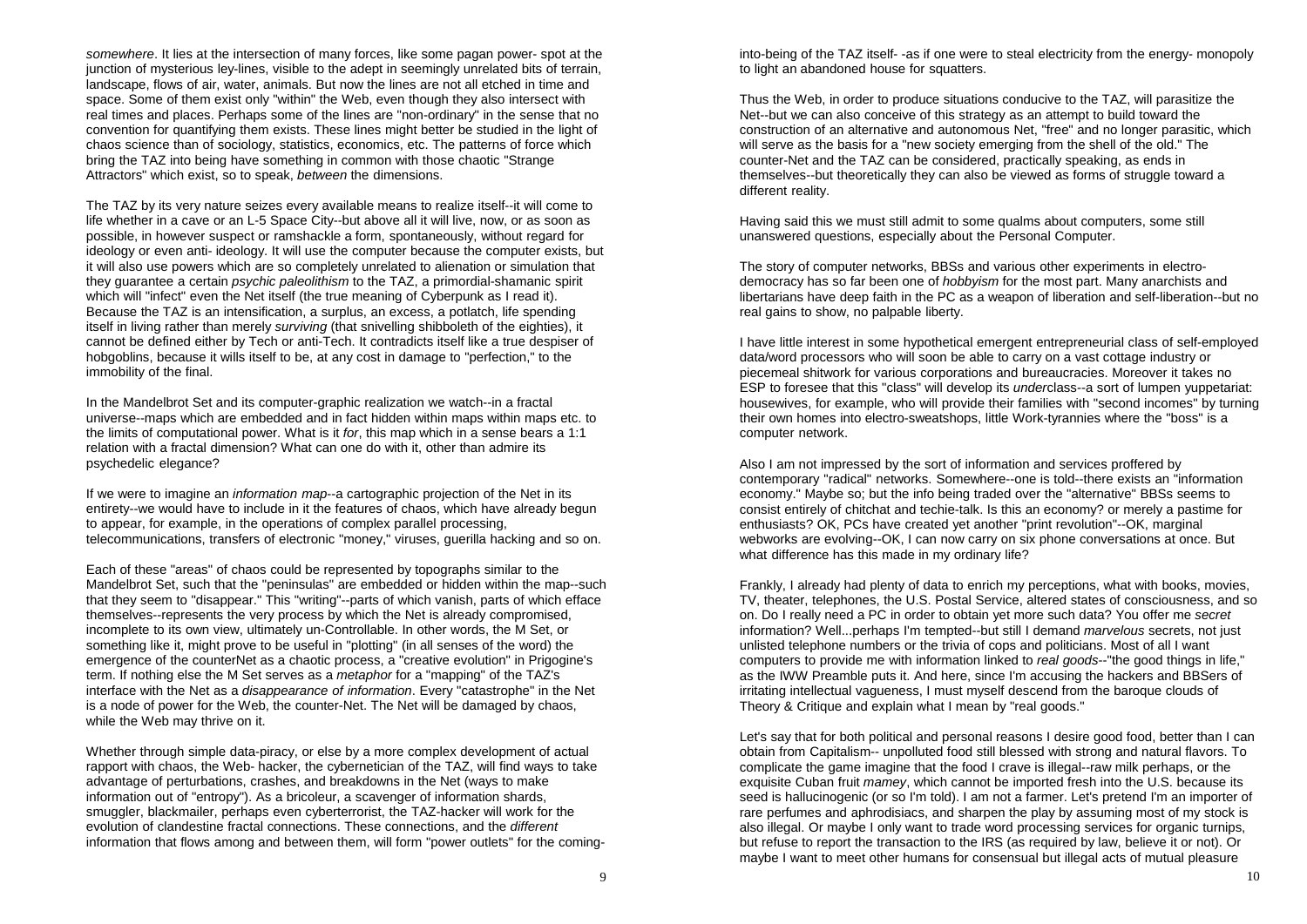(this has actually been tried, but all the hard-sex BBSs have been busted--and what use is an underground with *lousy security*?). In short, assume that I'm fed up with mere information, the ghost in the machine. According to you, computers should already be quite capable of facilitating my desires for food, drugs, sex, tax evasion. So what's the matter? Why isn't it happening?

The TAZ has occurred, is occurring, and will occur with or without the computer. But for the TAZ to reach its full potential it must become less a matter of spontaneous combustion and more a matter of "islands in the Net." The Net, or rather the counter-Net, assumes the promise of an integral aspect of the TAZ, an addition that will multiply its potential, a "quantum jump" (odd how this expression has come to mean a *big* leap) in complexity and significance. The TAZ must now exist within a world of pure space, the world of the senses. Liminal, even evanescent, the TAZ must combine information and desire in order to fulfill its adventure (its "happening"), in order to fill itself to the borders of its destiny, to saturate itself with its own becoming.

Perhaps the Neo-Paleolithic School are correct when they assert that all forms of alienation and mediation must be destroyed or abandoned before our goals can be realized--or perhaps true anarchy will be realized only in Outer Space, as some futurolibertarians assert. But the TAZ does not concern itself very much with "was" or "will be." The TAZ is interested in results, successful raids on consensus reality, breakthroughs into more intense and more abundant life. If the computer cannot be used in this project, then the computer will have to be overcome. My intuition however suggests that the counter-Net is already coming into being, perhaps already exists--but I cannot prove it. I've based the theory of the TAZ in large part on this intuition. Of course the Web also involves non-computerized networks of exchange such as samizdat, the black market, etc.--but the full potential of non-hierarchic information networking logically leads to the computer as the tool par excellence. Now I'm waiting for the hackers to prove I'm right, that my intuition is valid. Where are my turnips?

### **"Gone to Croatan"**

WE HAVE NO DESIRE to define the TAZ or to elaborate dogmas about how it *must* be created. Our contention is rather that it has been created, will be created, and is being created. Therefore it would prove more valuable and interesting to look at some TAZs past and present, and to speculate about future manifestations; by evoking a few prototypes we may be able to gauge the potential scope of the complex, and perhaps even get a glimpse of an "archetype." Rather than attempt any sort of encyclopaedism we'll adopt a scatter-shot technique, a mosaic of glimpses, beginning quite arbitrarily with the 16th-17th centuries and the settlement of the New World.

The opening of the "new" world was conceived from the start as an *occultist operation*. The magus John Dee, spiritual advisor to Elizabeth I, seems to have invented the concept of "magical imperialism" and infected an entire generation with it. Halkyut and Raleigh fell under his spell, and Raleigh used his connections with the "School of Night"- a cabal of advanced thinkers, aristocrats, and adepts--to further the causes of exploration, colonization and mapmaking. *The Tempest* was a propaganda-piece for the new ideology, and the Roanoke Colony was its first showcase experiment.

The alchemical view of the New World associated it with *materia prima* or *hyle*, the "state of Nature," innocence and all-possibility ("Virgin-ia"), a chaos or inchoateness which the adept would transmute into "gold," that is, into spiritual perfection *as well as* material

abundance. But this alchemical vision is also informed in part by an actual fascination with the inchoate, a sneaking sympathy for it, a feeling of yearning for its formless form which took the symbol of the "Indian" for its focus: "Man" *in* the state of nature, uncorrupted by "government." Caliban, the Wild Man, is lodged like a virus in the very machine of Occult Imperialism; the forest/animal/humans are invested from the very start with the magic power of the marginal, despised and outcaste. On the one hand Caliban is ugly, and Nature a "howling wilderness"--on the other, Caliban is noble and unchained, and Nature an Eden. This split in European consciousness predates the Romantic/Classical dichotomy; it's rooted in Renaissance High Magic. The discovery of America (Eldorado, the Fountain of Youth) crystallized it; and it precipitated in actual schemes for colonization.

We were taught in elementary school that the first settlements in Roanoke failed; the colonists disappeared, leaving behind them only the cryptic message "Gone To Croatan." Later reports of "grey-eyed Indians" were dismissed as legend. What really happened, the textbook implied, was that the Indians massacred the defenseless settlers. However, "Croatan" was not some Eldorado; it was the name of a neighboring tribe of friendly Indians. Apparently the settlement was simply moved back from the coast into the Great Dismal Swamp and absorbed into the tribe. And the grey-eyed Indians were real--they're *still there*, and they still call themselves Croatans.

So--the very first colony in the New World chose to renounce its contract with Prospero (Dee/Raleigh/Empire) and go over to the Wild Men with Caliban. They dropped out. They became "Indians," "went native," opted for chaos over the appalling miseries of serfing for the plutocrats and intellectuals of London.

As America came into being where once there had been "Turtle Island," Croatan remained embedded in its collective psyche. Out beyond the frontier, the state of Nature (i.e. no State) still prevailed--and within the consciousness of the settlers the option of wildness always lurked, the temptation to give up on Church, farmwork, literacy, taxes- all the burdens of civilization--and "go to Croatan" in some way or another. Moreover, as the Revolution in England was betrayed, first by Cromwell and then by Restoration, waves of Protestant radicals fled or were transported to the New World (which had now become a *prison*, a place of *exile*). Antinomians, Familists, rogue Quakers, Levellers, Diggers, and Ranters were now introduced to the occult shadow of wildness, and rushed to embrace it.

Anne Hutchinson and her friends were only the best known (i.e. the most upper-class) of the Antinomians--having had the bad luck to be caught up in Bay Colony politics--but a much more radical wing of the movement clearly existed. The incidents Hawthorne relates in "The Maypole of Merry Mount" are thoroughly historical; apparently the extremists had decided to renounce Christianity altogether and revert to paganism. If they had succeeded in uniting with their Indian allies the result might have been an Antinomian/Celtic/Algonquin syncretic religion, a sort of 17th century North American *Santeria*.

Sectarians were able to thrive better under the looser and more corrupt administrations in the Caribbean, where rival European interests had left many islands deserted or even unclaimed. Barbados and Jamaica in particular must have been settled by many extremists, and I believe that Levellerish and Ranterish influences contributed to the Buccaneer "utopia" on Tortuga. Here for the first time, thanks to Esquemelin, we can study a successful New World proto-TAZ in some depth. Fleeing from hideous "benefits" of Imperialism such as slavery, serfdom, racism and intolerance, from the tortures of impressment and the living death of the plantations, the Buccaneers adopted Indian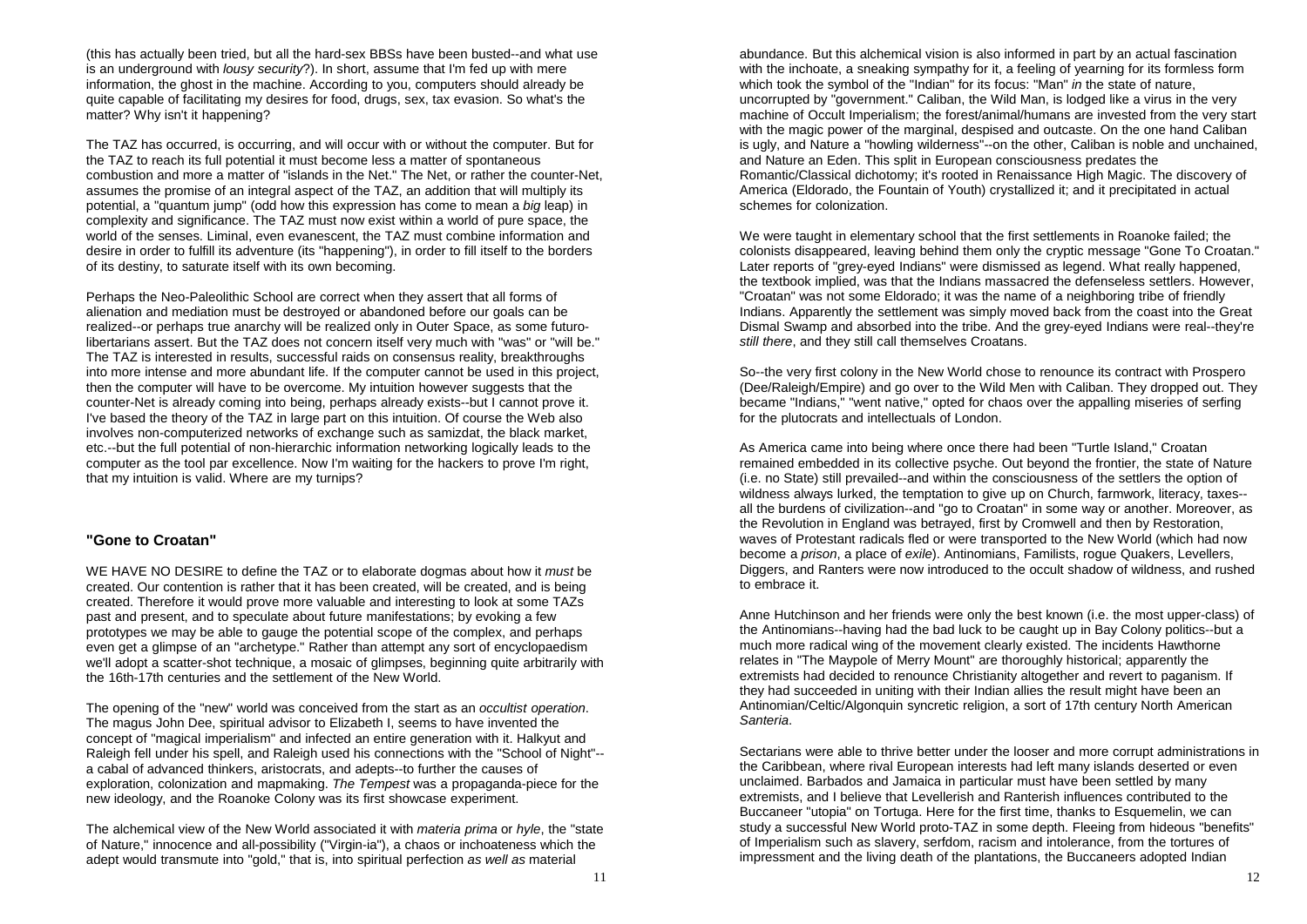ways, intermarried with Caribs, accepted blacks and Spaniards as equals, rejected all nationality, elected their captains democratically, and reverted to the "state of Nature." Having declared themselves "at war with all the world," they sailed forth to plunder under mutual contracts called "Articles" which were so egalitarian that every member received a full share and the Captain usually only 1 1/4 or 1 1/2 shares. Flogging and punishments were forbidden-- quarrels were settled by vote or by the code duello.

It is simply wrong to brand the pirates as mere sea-going highwaymen or even protocapitalists, as some historians have done. In a sense they were "social bandits," although their base communities were not traditional peasant societies but "utopias" created almost ex nihilo in terra incognita, enclaves of total liberty occupying empty spaces on the map. After the fall of Tortuga, the Buccaneer ideal remained alive all through the "Golden Age" of Piracy (ca. 1660-1720), and resulted in land-settlements in Belize, for example, which was founded by Buccaneers. Then, as the scene shifted to Madagascar- -an island still unclaimed by any imperial power and ruled only by a patchwork of native kings (chiefs) eager for pirate allies--the Pirate Utopia reached its highest form.

Defoe's account of Captain Mission and the founding of Libertatia may be, as some historians claim, a literary hoax meant to propagandize for radical Whig theory--but it was embedded in *The General History of the Pyrates* (1724-28), most of which is still accepted as true and accurate. Moreover the story of Capt. Mission was not criticized when the book appeared and many old Madagascar hands still survived. *They* seem to have believed it, no doubt because they had experienced pirate enclaves very much like Libertatia. Once again, rescued slaves, natives, and even traditional enemies such as the Portuguese were all invited to join as equals. (Liberating slave ships was a major preoccupation.) Land was held in common, representatives elected for short terms, booty shared; doctrines of liberty were preached far more radical than even those of *Common Sense*.

Libertatia hoped to endure, and Mission died in its defense. But most of the pirate utopias were meant to be temporary; in fact the corsairs' true "republics" were their ships, which sailed under Articles. The shore enclaves usually had no law at all. The last classic example, Nassau in the Bahamas, a beachfront resort of shacks and tents devoted to wine, women (and probably boys too, to judge by Birge's *Sodomy and Piracy*), song (the pirates were inordinately fond of music and used to hire on bands for entire cruises), and wretched excess, vanished overnight when the British fleet appeared in the Bay. Blackbeard and "Calico Jack" Rackham and his crew of pirate women moved on to wilder shores and nastier fates, while others meekly accepted the Pardon and reformed. But the Buccaneer tradition lasted, both in Madagascar where the mixed-blood children of the pirates began to carve out kingdoms of their own, and in the Caribbean, where escaped slaves as well as mixed black/white/red groups were able to thrive in the mountains and backlands as "Maroons." The Maroon community in Jamaica still retained a degree of autonomy and many of the old folkways when Zora Neale Hurston visited there in the 1920's (see *Tell My Horse*). The Maroons of Suriname still practice African "paganism."

Throughout the 18th century, North America also produced a number of drop-out "triracial isolate communities." (This clinical-sounding term was invented by the Eugenics Movement, which produced the first scientific studies of these communities. Unfortunately the "science" merely served as an excuse for hatred of racial "mongrels" and the poor, and the "solution to the problem" was usually forced sterilization.) The nuclei invariably consisted of runaway slaves and serfs, "criminals" (i.e. the very poor), "prostitutes" (i.e. white women who married non-whites), and members of various native tribes. In some cases, such as the Seminole and Cherokee, the traditional tribal structure absorbed the newcomers; in other cases, new tribes were formed. Thus we have the

Maroons of the Great Dismal Swamp, who persisted through the 18th and 19th centuries, adopting runaway slaves, functioning as a way station on the Underground Railway, and serving as a religious and ideological center for slave rebellions. The religion was HooDoo, a mixture of African, native, and Christian elements, and according to the historian H. Leaming-Bey the elders of the faith and the leaders of the Great Dismal Maroons were known as "the Seven Finger High Glister."

The Ramapaughs of northern New Jersey (incorrectly known as the "Jackson Whites") present another romantic and archetypal genealogy: freed slaves of the Dutch poltroons, various Delaware and Algonquin clans, the usual "prostitutes," the "Hessians" (a catchphrase for lost British mercenaries, drop-out Loyalists, etc.), and local bands of social bandits such as Claudius Smith's.

An African-Islamic origin is claimed by some of the groups, such as the Moors of Delaware and the Ben Ishmaels, who migrated from Kentucky to Ohio in the mid-18th century. The Ishmaels practiced polygamy, never drank alcohol, made their living as minstrels, intermarried with Indians and adopted their customs, and were so devoted to nomadism that they built their houses on wheels. Their annual migration triangulated on frontier towns with names like Mecca and Medina. In the 19th century some of them espoused anarchist ideals, and they were targeted by the Eugenicists for a particularly vicious pogrom of salvation-by-extermination. Some of the earliest Eugenics laws were passed in their honor. As a tribe they "disappeared" in the 1920's, but probably swelled the ranks of early "Black Islamic" sects such as the Moorish Science Temple. I myself grew up on legends of the "Kallikaks" of the nearby New Jersey Pine Barrens (and of course on Lovecraft, a rabid racist who was fascinated by the isolate communities). The legends turned out to be folk-memories of the slanders of the Eugenicists, whose U.S. headquarters were in Vineland, NJ, and who undertook the usual "reforms" against "miscegenation" and "feeblemindedness" in the Barrens (including the publication of photographs of the Kallikaks, crudely and obviously retouched to make them look like monsters of misbreeding).

The "isolate communities"--at least, those which have retained their identity into the 20th century--consistently refuse to be absorbed into either mainstream culture or the black "subculture" into which modern sociologists prefer to categorize them. In the 1970's, inspired by the Native American renaissance, a number of groups--including the Moors and the Ramapaughs--applied to the B.I.A. for recognition as *Indian tribes*. They received support from native activists but were refused official status. If they'd won, after all, it might have set a dangerous precedent for drop-outs of all sorts, from "white Peyotists" and hippies to black nationalists, aryans, anarchists and libertarians-- a "reservation" for anyone and everyone! The "European Project" cannot recognize the existence of the Wild Man-- green chaos is still too much of a threat to the imperial dream of order.

Essentially the Moors and Ramapaughs rejected the "diachronic" or historical explanation of their origins in favor of a "synchronic" self-identity based on a "myth" of Indian adoption. Or to put it another way, *they named themselves "Indians."* If everyone who wished "to be an Indian" could accomplish this by an act of self- naming, imagine what a departure to Croatan would take place. That old occult shadow still haunts the remnants of our forests (which, by the way, have greatly increased in the Northeast since the 18- 19th century as vast tracts of farmland return to scrub. Thoreau on his deathbed dreamed of the return of "...Indians...forests...": the return of the repressed).

The Moors and Ramapaughs of course have good materialist reasons to think of themselves as Indians--after all, they have Indian ancestors--but if we view their selfnaming in "mythic" as well as historical terms we'll learn more of relevance to our quest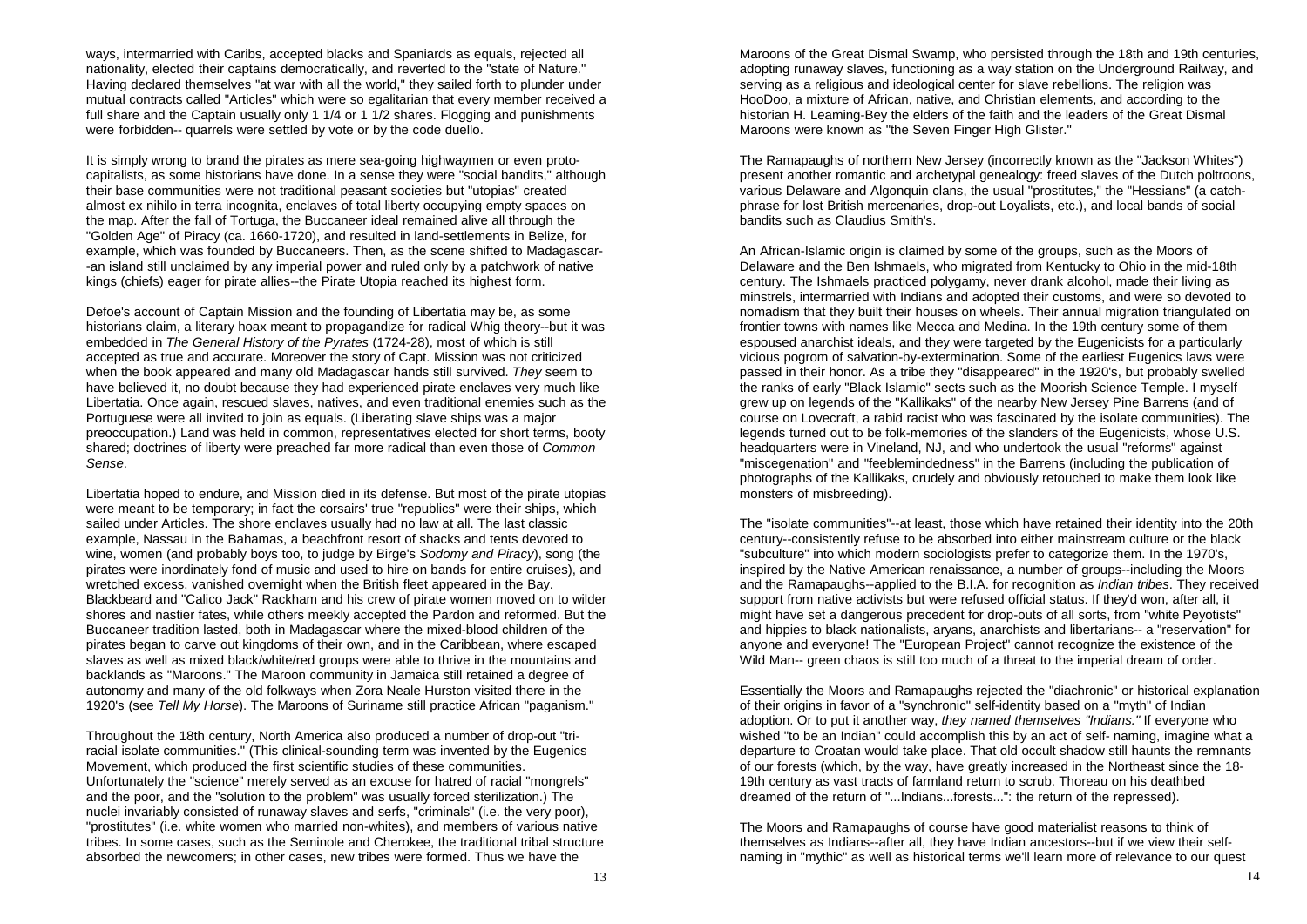for the TAZ. Within tribal societies there exist what some anthropologists call *mannenbunden*: totemic societies devoted to an identity with "Nature" in the act of shapeshifting, of *becoming* the totem-animal (werewolves, jaguar shamans, leopard men, cat-witches, etc.). In the context of an entire colonial society (as Taussig points out in *Shamanism, Colonialism and the Wild Man*) the shapeshifting power is seen as inhering in the native culture as a whole-- thus the most repressed sector of the society acquires a paradoxical power through the myth of its occult knowledge, which is feared and desired by the colonist. Of course the natives really do have certain occult knowledge; but in response to Imperial perception of native culture as a kind of "spiritual wild(er)ness," the natives come to see themselves more and more consciously in that role. Even as they are marginalized, the *Margin* takes on an aura of magic. Before the whiteman, they were simply tribes of people--now, they are "guardians of Nature," inhabitants of the "state of Nature." Finally the colonist himself is seduced by this "myth." Whenever an American wants to drop out or back into Nature, invariably he "becomes an Indian." The Massachusetts radical democrats (spiritual descendents of the radical Protestants) who organized the Tea Party, and who literally believed that governments could be abolished (the whole Berkshire region declared itself in a "state of Nature"!), disguised themselves as "Mohawks." Thus the colonists, who suddenly saw themselves marginalized vis-·- vis the motherland, adopted the role of the marginalized natives, thereby (in a sense) seeking to participate in their occult power, their mythic radiance. From the Mountain Men to the Boy Scouts, the dream of "becoming an Indian" flows beneath myriad strands of American history, culture and consciousness.

The sexual imagery connected to "tri-racial" groups also bears out this hypothesis. "Natives" of course are always immoral, but racial renegades and drop-outs must be downright polymorphous-perverse. The Buccaneers were buggers, the Maroons and Mountain Men were miscegenists, the "Jukes and Kallikaks" indulged in fornication and incest (leading to mutations such as polydactyly), the children ran around naked and masturbated openly, etc., etc. Reverting to a "state of Nature" paradoxically seems to allow for the practice of every "*un*natural" act; or so it would appear if we believe the Puritans and Eugenicists. And since many people in repressed moralistic racist societies secretly desire exactly these licentious acts, they project them outwards onto the marginalized, and thereby convince themselves that they themselves remain civilized and pure. And in fact some marginalized communities do really reject consensus morality--the pirates certainly did!--and no doubt actually act out some of civilization's repressed desires. (*Wouldn't you?*) Becoming "wild" is always an erotic act, an act of nakedness.

Before leaving the subject of the "tri-racial isolates," I'd like to recall Nietzsche's enthusiasm for "race mixing." Impressed by the vigor and beauty of hybrid cultures, he offered miscegenation not only as a solution to the problem of race but also as the principle for a new humanity freed of ethnic and national chauvinism--a precursor to the "psychic nomad," perhaps. Nietzsche's dream still seems as remote now as it did to him. Chauvinism still rules OK. Mixed cultures remain submerged. But the autonomous zones of the Buccaneers and Maroons, Ishmaels and Moors, Ramapaughs and "Kallikaks" remain, or their stories remain, as indications of what Nietzsche might have called "the Will to Power as Disappearance." We must return to this theme.

### **Music as an Organizational Principle**

MEANWHILE, HOWEVER, WE TURN to the history of classical anarchism in the light of the TAZ concept.

Before the "closure of the map," a good deal of anti- authoritarian energy went into "escapist" communes such as Modern Times, the various Phalansteries, and so on. Interestingly, some of them were not intended to last "forever," but only as long as the project proved fulfilling. By Socialist/Utopian standards these experiments were "failures," and therefore we know little about them.

When escape beyond the frontier proved impossible, the era of revolutionary urban Communes began in Europe. The Communes of Paris, Lyons and Marseilles did not survive long enough to take on any characteristics of permanence, and one wonders if they were meant to. From our point of view the chief matter of fascination is the *spirit* of the Communes. During and after these years anarchists took up the practice of revolutionary nomadism, drifting from uprising to uprising, looking to keep alive in themselves the intensity of spirit they experienced in the moment of insurrection. In fact, certain anarchists of the Stirnerite/Nietzschean strain came to look on this activity as an end in itself, a way of *always occupying an autonomous zone*, the interzone which opens up in the midst or wake of war and revolution (cf. Pynchon's "zone" in *Gravity's Rainbow*). They declared that if any socialist revolution *succeeded*, they'd be the first to turn against it. Short of universal anarchy they had no intention of ever stopping. In Russia in 1917 they greeted the free Soviets with joy: *this* was their goal. But as soon as the Bolsheviks betrayed the Revolution, the individualist anarchists were the first to go back on the warpath. After Kronstadt, of course, *all* anarchists condemned the "Soviet Union" (a contradiction in terms) and moved on in search of new insurrections.

Makhno's Ukraine and anarchist Spain were meant to have *duration*, and despite the exigencies of continual war both succeeded to a certain extent: not that they lasted a "long time," but they were successfully organized and could have persisted if not for outside aggression. Therefore, from among the experiments of the inter-War period I'll concentrate instead on the madcap Republic of Fiume, which is much less well known, and was *not* meant to endure. Gabriele D'Annunzio, Decadent poet, artist, musician, aesthete, womanizer, pioneer daredevil aeronautist, black magician, genius and cad, emerged from World War I as a hero with a small army at his beck and command: the "Arditi." At a loss for adventure, he decided to capture the city of Fiume from Yugoslavia and *give* it to Italy. After a necromantic ceremony with his mistress in a cemetery in Venice he set out to conquer Fiume, and succeeded without any trouble to speak of. But Italy turned down his generous offer; the Prime Minister called him a fool.

In a huff, D'Annunzio decided to declare independence and see how long he could get away with it. He and one of his anarchist friends wrote the Constitution, which declared *music to be the central principle of the State*. The Navy (made up of deserters and Milanese anarchist maritime unionists) named themselves the *Uscochi*, after the longvanished pirates who once lived on local offshore islands and preyed on Venetian and Ottoman shipping. The modern Uscochi succeeded in some wild coups: several rich Italian merchant vessels suddenly gave the Republic a future: money in the coffers! Artists, bohemians, adventurers, anarchists (D'Annunzio corresponded with Malatesta), fugitives and Stateless refugees, homosexuals, military dandies (the uniform was black with pirate skull-&-crossbones--later stolen by the SS), and crank reformers of every stripe (including Buddhists, Theosophists and Vedantists) began to show up at Fiume in droves. The party never stopped. Every morning D'Annunzio read poetry and manifestos from his balcony; every evening a concert, then fireworks. This made up the entire activity of the government. Eighteen months later, when the wine and money had run out and the Italian fleet *finally* showed up and lobbed a few shells at the Municipal Palace, no one had the energy to resist.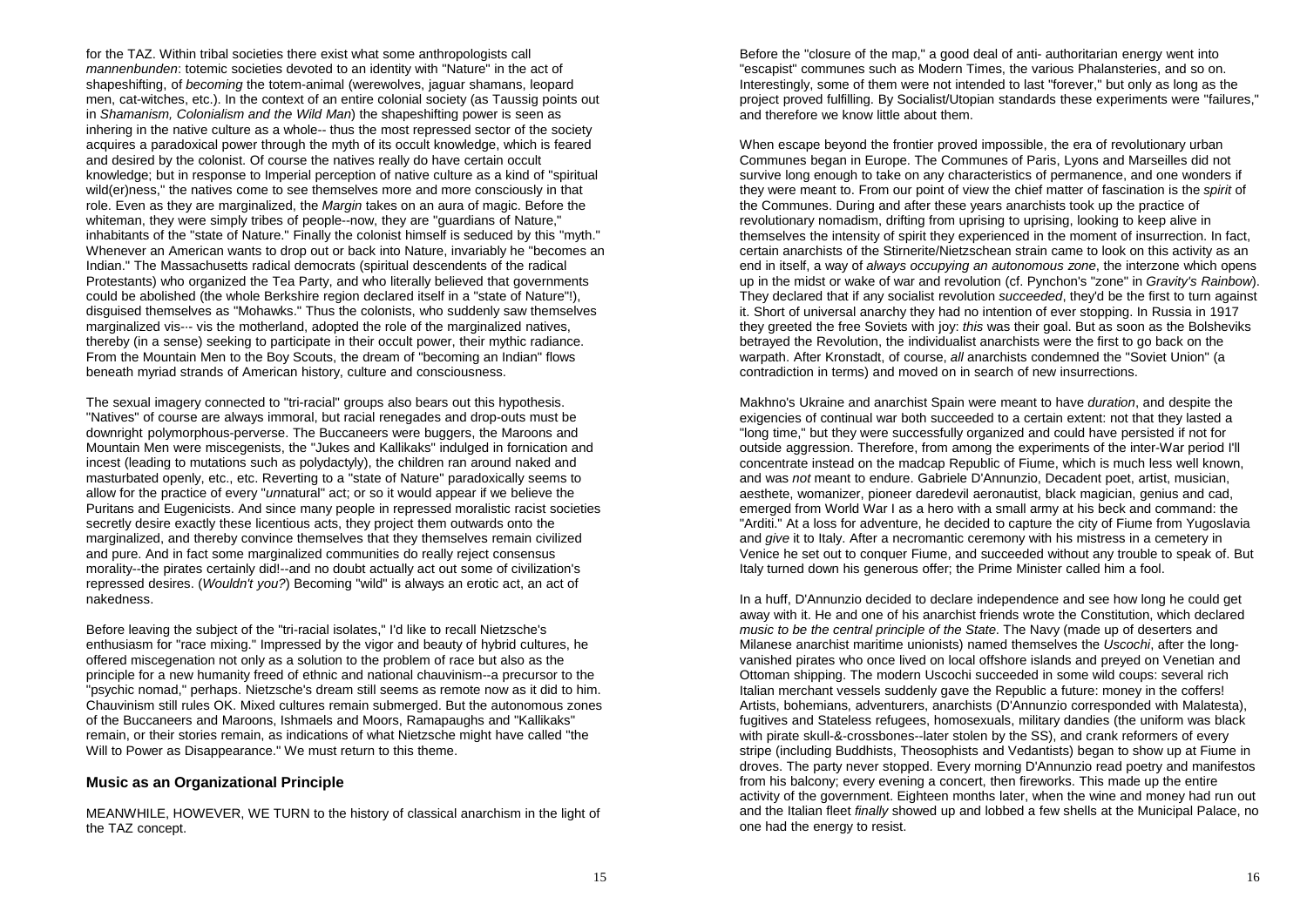D'Annunzio, like many Italian anarchists, later veered toward fascism--in fact, Mussolini (the ex-Syndicalist) himself seduced the poet along that route. By the time D'Annunzio realized his error it was too late: he was too old and sick. But Il Duce had him killed anyway--pushed off a balcony--and turned him into a "martyr." As for Fiume, though it lacked the *seriousness* of the free Ukraine or Barcelona, it can probably teach us more about certain aspects of our quest. It was in some ways the last of the pirate utopias (or the only modern example)--in other ways, perhaps, it was very nearly the first modern TAZ.

I believe that if we compare Fiume with the Paris uprising of 1968 (also the Italian urban insurrections of the early seventies), as well as with the American countercultural communes and their anarcho-New Left influences, we should notice certain similarities, such as:--the importance of aesthetic theory (cf. the Situationists)--also, what might be called "pirate economics," living high off the surplus of social overproduction--even the popularity of colorful military uniforms--and the concept of *music* as revolutionary social change--and finally their shared air of impermanence, of being ready to move on, shapeshift, re- locate to other universities, mountaintops, ghettos, factories, safe houses, abandoned farms--or even other planes of reality. No one was trying to impose yet another Revolutionary Dictatorship, either at Fiume, Paris, or Millbrook. Either the world would change, or it wouldn't. Meanwhile keep on the move and *live intensely*.

The Munich Soviet (or "Council Republic") of 1919 exhibited certain features of the TAZ, even though--like most revolutions--its stated goals were not exactly "temporary." Gustav Landauer's participation as Minister of Culture along with Silvio Gesell as Minister of Economics and other anti- authoritarian and extreme libertarian socialists such as the poet/playwrights Erich Mªhsam and Ernst Toller, and Ret Marut (the novelist B. Traven), gave the Soviet a distinct anarchist flavor. Landauer, who had spent years of isolation working on his grand synthesis of Nietzsche, Proudhon, Kropotkin, Stirner, Meister Eckhardt, the radical mystics, and the Romantic *volk*-philosophers, knew from the start that the Soviet was doomed; he hoped only that it would last long enough to be *understood*. Kurt Eisner, the martyred founder of the Soviet, believed quite literally that poets and poetry should form the basis of the revolution. Plans were launched to devote a large piece of Bavaria to an experiment in anarcho-socialist economy and community. Landauer drew up proposals for a Free School system and a People's Theater. Support for the Soviet was more or less confined to the poorest working-class and bohemian neighborhoods of Munich, and to groups like the Wandervogel (the neo-Romantic youth movement), Jewish radicals (like Buber), the Expressionists, and other marginals. Thus historians dismiss it as the "Coffeehouse Republic" and belittle its significance in comparison with Marxist and Spartacist participation in Germany's post-War revolution(s). Outmaneuvered by the Communists and eventually murdered by soldiers under the influence of the occult/fascist Thule Society, Landauer deserves to be remembered as a saint. Yet even anarchists nowadays tend to misunderstand and condemn him for "selling out" to a "socialist government." If the Soviet had lasted even a year, we would weep at the mention of its beauty--but before even the first flowers of that Spring had wilted, the *geist* and the spirit of poetry were crushed, and we have forgotten. Imagine what it must have been to breathe the air of a city in which the Minister of Culture has just predicted that schoolchildren will soon be memorizing the works of Walt Whitman. Ah for a time machine...

### **The Will to Power as Disappearance**

FOUCAULT, BAUDRILLARD, *ET AL*. have discussed various modes of "disappearance" at great length. Here I wish to suggest that the TAZ is in some sense a *tactic of disappearance*. When the Theorists speak of the disappearance of the Social they mean in part the impossibility of the "Social Revolution," and in part the impossibility of "the State"-- the abyss of power, the end of the discourse of power. The anarchist question in this case should then be: Why *bother* to confront a "power" which has lost all meaning and become sheer Simulation? Such confrontations will only result in dangerous and ugly spasms of violence by the emptyheaded shit-for-brains who've inherited the keys to all the armories and prisons. (Perhaps this is a crude american misunderstanding of sublime and subtle Franco-Germanic Theory. If so, fine; whoever said *understanding* was needed to make use of an idea?)

As I read it, disappearance seems to be a very logical radical option for our time, not at all a disaster or death for the radical project. Unlike the morbid deathfreak nihilistic interpretation of Theory, mine intends to *mine* it for useful strategies in the alwaysongoing "revolution of everyday life": the struggle that cannot cease even with the last failure of political or social revolution because nothing except the end of the world can bring an end to everyday life, nor to our aspirations for the *good things*, for the Marvelous. And as Nietzsche said, if the world *could* come to an end, logically it would have done so; it has not, so it *does not*. And so, as one of the sufis said, no matter how many draughts of forbidden wine we drink, we will carry this raging thirst into eternity.

Zerzan and Black have independently noted certain "elements of Refusal" (Zerzan's term) which perhaps can be seen as somehow symptomatic of a radical culture of disappearance, partly unconscious but partly conscious, which influences far more people than any leftist or anarchist *idea*. These gestures are made *against* institutions, and in that sense are "negative"--but each negative gesture also suggests a "positive" tactic to replace rather than merely refuse the despised institution.

For example, the negative gesture against *schooling* is "voluntary illiteracy." Since I do not share the liberal worship of literacy for the sake of social ameliorization, I cannot quite share the gasps of dismay heard everywhere at this phenomenon: I sympathize with children who refuse books along with the garbage in the books. There are however positive alternatives which make use of the same energy of disappearance. Homeschooling and craft-apprenticeship, like truancy, result in an absence from the prison of school. Hacking is another form of "education" with certain features of "invisibility."

A mass-scale negative gesture against politics consists simply of not voting. "Apathy" (i.e. a healthy boredom with the weary Spectacle) keeps over half the nation from the polls; anarchism never accomplished as much! (Nor did anarchism have anything to do with the failure of the recent Census.) Again, there are positive parallels: "networking" as an alternative to politics is practiced at many levels of society, and non-hierarchic organization has attained popularity even outside the anarchist movement, simply because it *works*. (ACT UP and Earth First! are two examples. Alcoholics Anonymous, oddly enough, is another.)

Refusal of *Work* can take the forms of absenteeism, on-job drunkenness, sabotage, and sheer inattention--but it can also give rise to new modes of rebellion: more selfemployment, participation in the "black" economy and "*lavoro nero*," welfare scams and other criminal options, pot farming, etc.--all more or less "invisible" activities compared to traditional leftist confrontational tactics such as the general strike.

Refusal of the *Church*? Well, the "negative gesture" here probably consists of...watching television. But the positive alternatives include all sorts of non-authoritarian forms of spirituality, from "unchurched" Christianity to neo- paganism. The "Free Religions" as I like to call them-- small, self-created, half-serious/half-fun cults influenced by such currents as Discordianism and anarcho-Taoism--are to be found all over marginal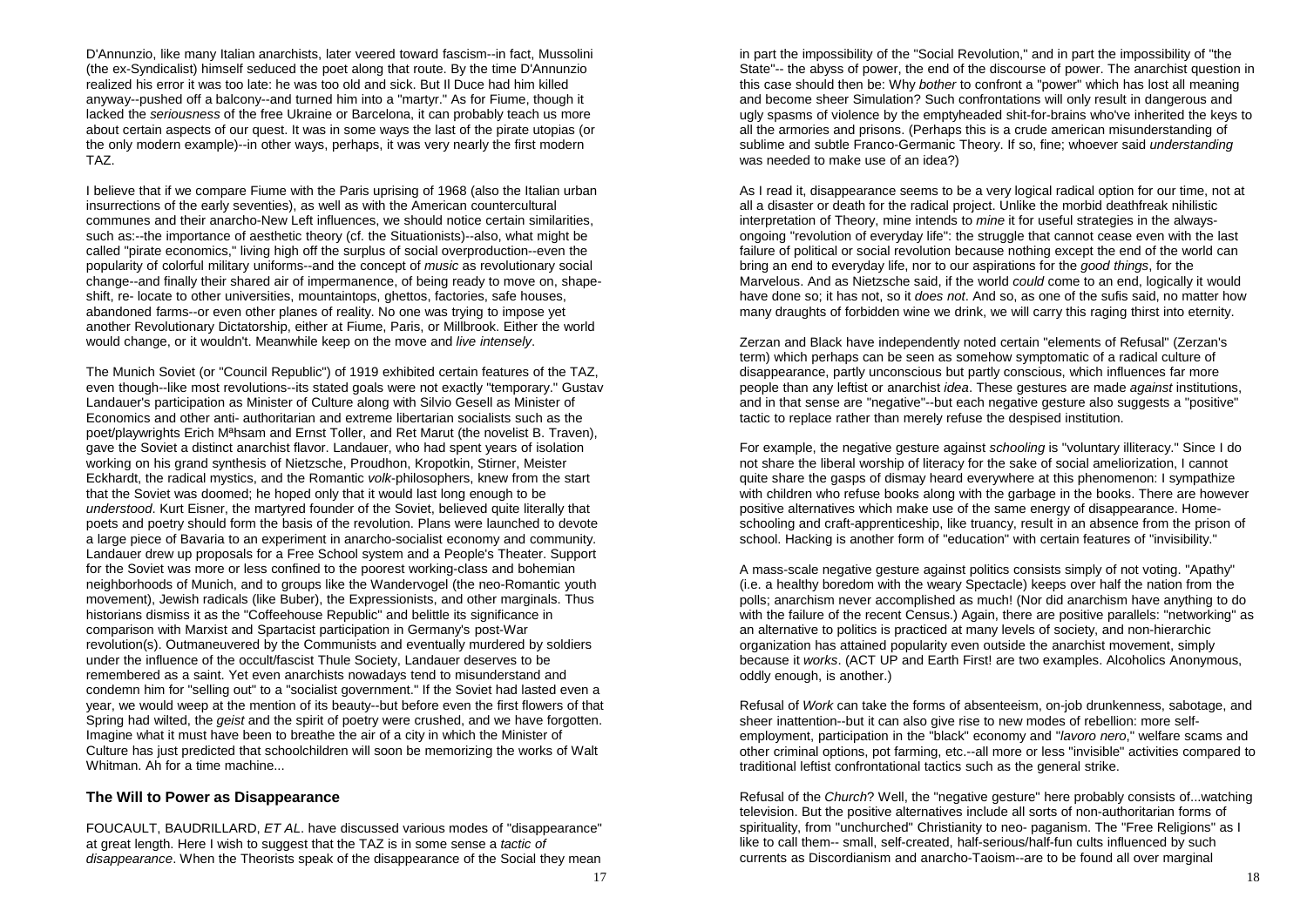America, and provide a growing "fourth way" outside the mainstream churches, the televangelical bigots, and New Age vapidity and consumerism. It might also be said that the chief refusal of orthodoxy consists of the construction of "private moralities" in the Nietzschean sense: the spirituality of "free spirits."

The negative refusal of *Home* is "homelessness," which most consider a form of victimization, not wishing to be *forced* into nomadology. But "homelessness" can in a sense be a virtue, an adventure--so it appears, at least, to the huge international movement of the squatters, our modern hobos.

The negative refusal of the *Family* is clearly divorce, or some other symptom of "breakdown." The positive alternative springs from the realization that life can be happier without the nuclear family, whereupon a hundred flowers bloom--from single parentage to group marriage to erotic affinity group. The "European Project" fights a major rearguard action in defense of "Family"--oedipal misery lies at the heart of Control. Alternatives exist--but they must remain in hiding, especially since the War against Sex of the 1980's and 1990's.

What is the refusal of *Art*? The "negative gesture" is not to be found in the silly nihilism of an "Art Strike" or the defacing of some famous painting--it is to be seen in the almost universal glassy-eyed boredom that creeps over most people at the very mention of the word. But what would the "positive gesture" consist of? Is it possible to imagine an aesthetics that does not *engage*, that removes itself from History and even from the Market? or at least *tends* to do so? which wants to replace representation with *presence*? How does presence make itself felt even in (or through) representation?

"Chaos Linguistics" traces a presence which is continually disappearing from all orderings of language and meaning- systems; an elusive presence, evanescent, *latif* ("subtle," a term in sufi alchemy)--the Strange Attractor around which memes accrue, chaotically forming new and spontaneous orders. Here we have an aesthetics of the borderland between chaos and order, the margin, the area of "catastrophe" where the breakdown of the system can equal enlightenment. (Note: for an explanation of "Chaos Linguistics" see Appendix A, then please read this paragraph again.)

The disappearance of the artist IS "the suppression and realization of art," in Situationist terms. But from where do we vanish? And are we ever seen or heard of again? We go to Croatan--what's our fate? All our art consists of a goodbye note to history--"Gone To Croatan"--but where is it, and what will we *do* there?

First: We're not talking here about literally vanishing from the world and its future:--no escape backward in time to paleolithic "original leisure society"--no forever utopia, no backmountain hideaway, no island; also, no post- Revolutionary utopia--most likely no Revolution at all!-- also, no VONU, no anarchist Space Stations--nor do we accept a "Baudrillardian disappearance" into the silence of an ironic hyperconformity. I have no quarrel with any Rimbauds who escape Art for whatever Abyssinia they can find. But we can't build an aesthetics, even an aesthetics of disappearance, on the simple act of *never coming back*. By saying we're not an avant-garde and that there is no avant- garde, we've written our "Gone To Croatan"--the question then becomes, how to envision "everyday life" in Croatan? particularly if we cannot say that Croatan exists in Time (Stone Age or Post-Revolution) or Space, either as utopia or as some forgotten midwestern town or as Abyssinia? Where and when is the world of unmediated creativity? If it *can* exist, it *does* exist--but perhaps only as a sort of alternate reality which we so far have not learned to perceive. Where would we look for the seeds--the weeds

cracking through our sidewalks--from this other world into our world? the clues, the right directions for searching? a finger pointing at the moon?

I believe, or would at least like to propose, that the only solution to the "suppression and realization" of Art lies in the emergence of the TAZ. I would strongly reject the criticism that the TAZ itself is "nothing but" a work of art, although it may have some of the trappings. I do suggest that the TAZ is the only possible "time" and "place" for art to happen for the sheer pleasure of creative play, and as an actual contribution to the forces which allow the TAZ to cohere and manifest.

Art in the World of Art has become a commodity; but deeper than that lies the problem of *re-presentation* itself, and the refusal of all *mediation*. In the TAZ art as a commodity will simply become impossible; it will instead be a condition of life. Mediation is harder to overcome, but the removal of all barriers between artists and "users" of art will tend toward a condition in which (as A.K. Coomaraswamy described it) "the artist is not a special sort of person, but every person is a special sort of artist."

In sum: disappearance is not necessarily a "catastrophe"-- except in the mathematical sense of "a sudden topological change." All the *positive gestures* sketched here seem to involve various degrees of invisibility rather than traditional revolutionary confrontation. The "New Left" never really believed in its own existence till it saw itself on the Evening News. The New Autonomy, by contrast, will either infiltrate the media and subvert "it" from within--or else never be "seen" at all. The TAZ exists not only beyond Control but also beyond definition, beyond gazing and naming as acts of enslaving, beyond the understanding of the State, beyond the State's ability to *see*.

# **Ratholes in the Babylon of Information**

THE TAZ AS A CONSCIOUS radical tactic will emerge under certain conditions:

- 1. Psychological liberation. That is, we must realize (make real) the moments and spaces in which freedom is not only possible but *actual*. We must know in what ways we are genuinely oppressed, and also in what ways we are self- repressed or ensnared in a fantasy in which *ideas* oppress us. WORK, for example, is a far more actual source of misery for most of us than legislative politics. Alienation is far more dangerous for us than toothless outdated dying ideologies. Mental addiction to "ideals"--which in fact turn out to be mere projections of our resentment and sensations of victimization--will never further our project. The TAZ is not a harbinger of some pie-in-the-sky Social Utopia to which we must sacrifice our lives that our children's children may breathe a bit of free air. The TAZ must be the scene of our present autonomy, but it can only exist on the condition that we already know ourselves as free beings.
- 2. The *counter-Net* must expand. At present it reflects more abstraction than actuality. Zines and BBSs exchange information, which is part of the necessary groundwork of the TAZ, but very little of this information relates to concrete goods and services necessary for the autonomous life. We do not live in CyberSpace; to dream that we do is to fall into CyberGnosis, the false transcendence of the body. The TAZ is a physical place and we are either in it or not. All the senses must be involved. The Web is like a new sense in some ways, but it must be *added* to the others-- the others must not be subtracted from it, as in some horrible parody of the mystic trance. Without the Web, the full realization of the TAZ-complex would be impossible. But the Web is not the end in itself. It's a weapon.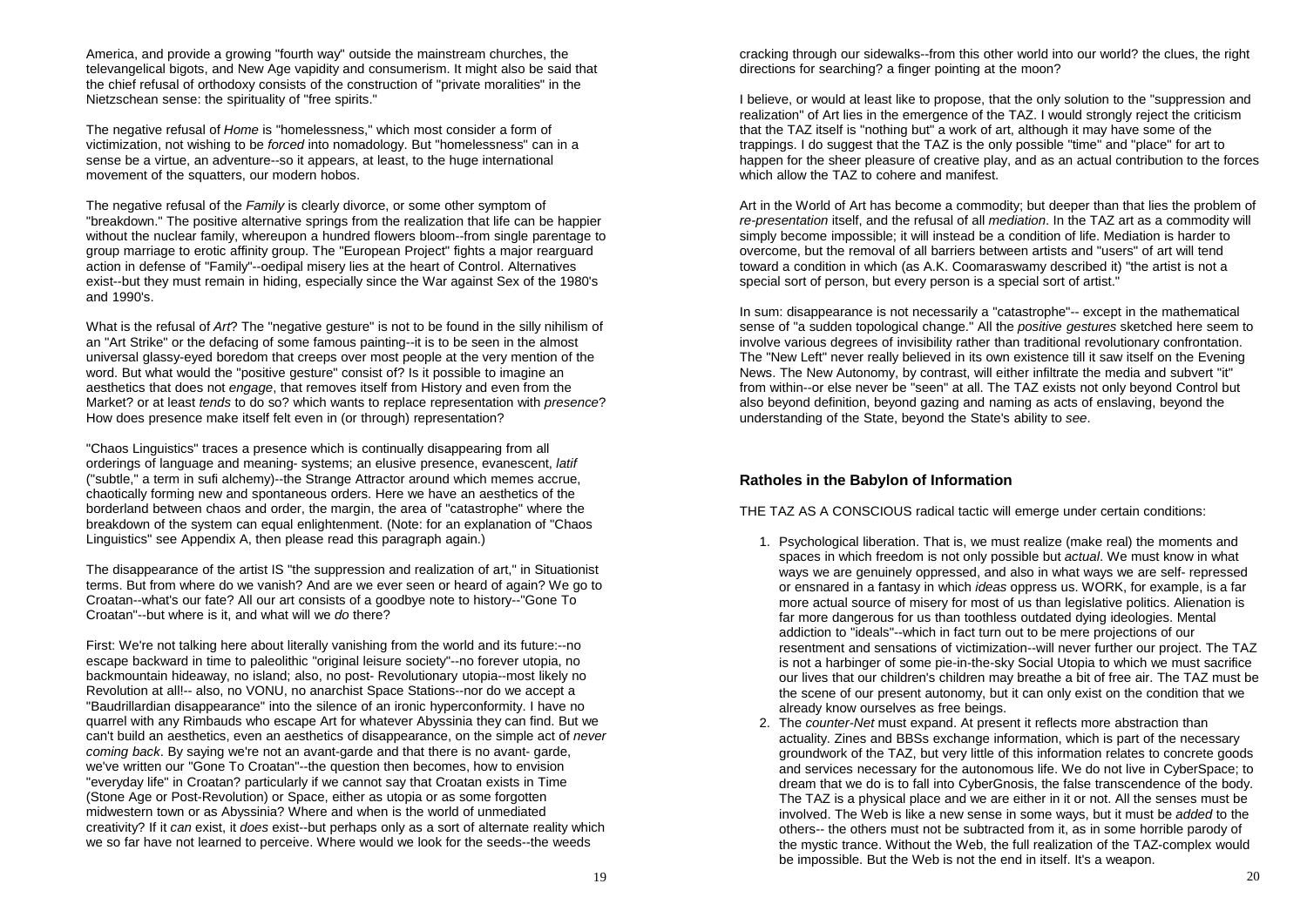3. The apparatus of Control--the "State"--must (or so we must assume) continue to deliquesce and petrify simultaneously, must progress on its present course in which hysterical rigidity comes more and more to mask a vacuity, an abyss of power. As power "disappears," our will to power must be disappearance.

We've already dealt with the question of whether the TAZ can be viewed "merely" as a work of art. But you will also demand to know whether it is more than a poor rat-hole in the Babylon of Information, or rather a maze of tunnels, more and more connected, but devoted only to the economic dead-end of piratical parasitism? I'll answer that I'd rather be a rat in the wall than a rat in the cage--but I'll also insist that the TAZ transcends these categories.

A world in which the TAZ succeeded in *putting down roots* might resemble the world envisioned by "P.M." in his fantasy novel *bolo'bolo*. Perhaps the TAZ is a "proto-bolo." But inasmuch as the TAZ exists *now*, it stands for much more than the mundanity of negativity or countercultural drop-out- ism. We've mentioned the *festal* aspect of the moment which is unControlled, and which adheres in spontaneous self- ordering, however brief. It is "epiphanic"--a peak experience on the social as well as individual scale.

Liberation is realized struggle--this is the essence of Nietzsche's "self-overcoming." The present thesis might also take for a sign Nietzsche's *wandering*. It is the precursor of the *drift*, in the Situ sense of the *derive* and Lyotard's definition of *driftwork*. We can foresee a whole new geography, a kind of pilgrimage-map in which holy sites are replaced by peak experiences and TAZs: a *real* science of psychotopography, perhaps to be called "geoautonomy" or "anarchomancy."

The TAZ involves a kind of *ferality*, a growth from tameness to wild(er)ness, a "return" which is also a step forward. It also demands a "yoga" of chaos, a project of "higher" orderings (of consciousness or simply of life) which are approached by "surfing the wavefront of chaos," of complex dynamism. The TAZ is an art of life in continual rising up, wild but gentle--a seducer not a rapist, a smuggler rather than a bloody pirate, a dancer not an eschatologist.

Let us admit that we have attended parties where for one brief night a republic of gratified desires was attained. Shall we not confess that the politics of that night have more reality and force for us than those of, say, the entire U.S. Government? Some of the "parties" we've mentioned lasted for two or three *years*. Is this something worth imagining, worth fighting for? Let us study invisibility, webworking, psychic nomadism--and who knows what we might attain?

--Spring Equinox, 1990

## **Appendix A. Chaos Linguistics**

NOT YET A SCIENCE but a proposition: That certain problems in linguistics might be solved by viewing language as a complex dynamical system or "Chaos field."

Of all the responses to Saussure's linguistics, two have special interest here: the first, "antilinguistics," can be traced--in the modern period--from Rimbaud's departure for Abyssinia; to Nietzsche's "I fear that while we still have grammar we have not yet killed God"; to dada; to Korzybski's "the Map is not the Territory"; to Burroughs' cut-ups and "breakthrough in the Gray Room"; to Zerzan's attack on language itself as representation and mediation.

The second, Chomskyan Linguistics, with its belief in "universal grammar" and its tree diagrams, represents (I believe) an attempt to "save" language by discovering "hidden invariables," much in the same way certain scientists are trying to "save" physics from the "irrationality" of quantum mechanics. Although as an anarchist Chomsky might have been expected to side with the nihilists, in fact his beautiful theory has more in common with platonism or sufism than with anarchism. Traditional metaphysics describes language as pure light shining through the colored glass of the archetypes; Chomsky speaks of "innate" grammars. Words are leaves, branches are sentences, mother tongues are limbs, language families are trunks, and the roots are in "heaven"...or the DNA. I call this "hermetalinguistics"--hermetic and metaphysical. Nihilism (or "HeavyMetalinguistics" in honor of Burroughs) seems to me to have brought language to a dead end and threatened to render it "impossible" (a great feat, but a depressing one)- -while Chomsky holds out the promise and hope of a last- minute revelation, which I find equally difficult to accept. I too would like to "save" language, but without recourse to any "Spooks," or supposed rules about God, dice, and the Universe.

Returning to Saussure, and his posthumously published notes on anagrams in Latin poetry, we find certain hints of a process which somehow escapes the sign/signifier dynamic. Saussure was confronted with the suggestion of some sort of "meta"-linguistics which happens *within* language rather than being imposed as a categorical imperative from "outside." As soon as language begins to play, as in the acrostic poems he examined, it seems to resonate with self- amplifying complexity. Saussure tried to quantify the anagrams but his figures kept running away from him (as if perhaps nonlinear equations were involved). Also, he began to find the anagrams *everywhere*, even in Latin prose. He began to wonder if he were hallucinating--or if anagrams were a natural unconscious process of *parole*. He abandoned the project.

I wonder: if enough of this sort of data were crunched through a computer, would we begin to be able to model language in terms of complex dynamical systems? Grammars then would not be "innate," but would emerge from chaos as spontaneously evolving "higher orders," in Prigogine's sense of "creative evolution." Grammars could be thought of as "Strange Attractors," like the hidden pattern which "caused" the anagrams--patterns which are "real" but have "existence" only in terms of the sub-patterns they manifest. If *meaning* is elusive, perhaps it is because consciousness itself, and therefore language, is *fractal*.

I find this theory more satisfyingly anarchistic than either anti-linguistics or Chomskyanism. It suggests that language can overcome representation and mediation, not because it is innate, but *because it is chaos*. It would suggest that all dadaistic experimentation (Feyerabend described his school of scientific epistemology as "anarchist dada") in sound poetry, gesture, cut-up, beast languages, etc.--all this was aimed neither at discovering nor destroying meaning, but at *creating* it. Nihilism points out gloomily that language "arbitrarily" creates meaning. Chaos Linguistics happily agrees, but adds that language can overcome language, that language can create freedom out of semantic tyranny's confusion and decay.

## **Appendix B. Applied Hedonics**

THE BONNOT GANG WERE vegetarians and drank only water. They came to a bad (tho' picturesque) end. Vegetables and water, in themselves excellent things--pure zen really--shouldn't be consumed as martyrdom but as an epiphany. Self-denial as radical praxis, the Leveller impulse, tastes of millenarian gloom--and this current on the Left shares an historical wellspring with the neo-puritan fundamentalism and moralic reaction of our decade. The New Ascesis, whether practiced by anorexic health-cranks, thin-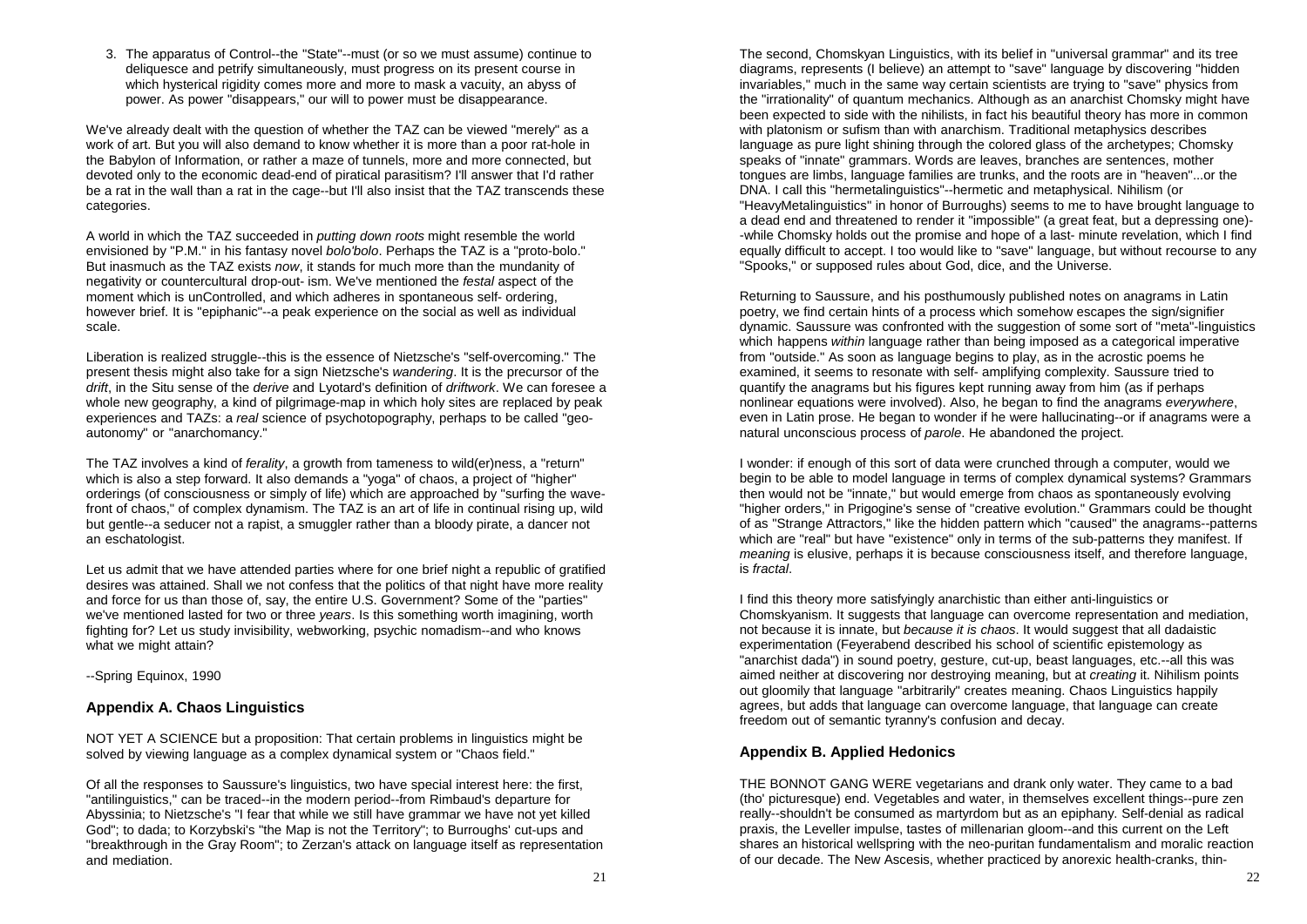lipped police sociologists, downtown straight-edge nihilists, cornpone fascist baptists, socialist torpedoes, drug-free Republicans...in every case the motive force is the same: *resentment*.

In the face of contemporary pecksniffian anaesthesia we'll erect a whole gallery of forebears, heros who carried on the struggle against bad consciousness but still knew how to party, a genial gene pool, a rare and difficult category to define, great minds not just for Truth but for the *truth of pleasure*, serious but not sober, whose sunny disposition makes them not sluggish but sharp, brilliant but not tormented. Imagine a Nietzsche with good digestion. Not the tepid Epicureans nor the bloated Sybarites. Sort of a spiritual hedonism, an actual Path of Pleasure, vision of a good life which is both noble and *possible*, rooted in a sense of the magnificent over-abundance of reality.

Shaykh Abu Sa'id of Khorassan Charles Fourier Brillat-Savarin Rabelais Abu Nuwas Aga Khan III R. Vaneigem Oscar Wilde Omar Khayyam Sir Richard Burton Emma Goldman add your own favorites

### **Appendix C. Extra Quotes**

As for us, He has appointed the job of permanent unemployment. If he wanted us to work, after all, He would not have created this *wine*. With a skinfull of *this*, Sir, would you rush out to commit economics?

--Jalaloddin Rumi, *Diwan-e Shams*

Here with a Loaf of Bread beneath the Bough, A flask of Wine, A Book of Verse--and Thou Beside me singing in the Wilderness-- And Wilderness is Paradise enow. Ah, my Beloved, fill the cup that clears To-day of past Regrets and future Fears-- *Tomorrow*?--Why, Tomorrow I may be Myself with Yesterday's Sev'n Thousand Years. Ah, Love! could thou and I with Fate conspire To grasp this sorry Scheme of Things entire, Would not we shatter it to bits--and then Re-mould it nearer to the Heart's Desire!

### --Omar FitzGerald

History, materialism, monism, positivism, and all the "isms" of this world are old and rusty tools which I don't need or mind anymore. My principle is life, my end is death. I wish to live my life intensely for to embrace my life tragically.

You are waiting for the revolution? My own began a long time ago! When you will be ready (God, what an endless wait!) I won't mind going along with you for awhile. But when you'll stop, I shall continue on my insane and triumphal way toward the great and sublime conquest of the nothing! Any society that you build will have its limits. And outside the limits of any society the unruly and heroic tramps will wander, with their wild & virgin thoughts--they who cannot live without planning ever new and dreadful outbursts of rebellion!

#### I shall be among them!

And after me, as before me, there will be those saying to their fellows: "So turn to yourselves rather than to your Gods or to your idols. Find what hides in yourselves; bring it to light; show yourselves!"

Because every person; who, searching his own inwardness, extracts what was mysteriously hidden therein; is a shadow eclipsing any form of society which can exist under the sun! All societies tremble when the scornful aristocracy of the tramps, the inaccessibles, the uniques, the rulers over the ideal, and the conquerors of the nothing resolutely advances.

So, come on iconoclasts, forward!

"Already the foreboding sky grows dark and silent!"

--Renzo Novatore Arcola, January, 1920

# **PIRATE RANT**

Captain Bellamy

Daniel Defoe, writing under the pen name Captain Charles Johnson, wrote what became the first standard historical text on pirates, *A General History of the Robberies and Murders of the Most Notorious Pirates*. According to Patrick Pringle's *Jolly Roger*, pirate recruitment was most effective among the unemployed, escaped bondsmen, and transported criminals. The high seas made for an instantaneous levelling of class inequalities. Defoe relates that a pirate named Captain Bellamy made this speech to the captain of a merchant vessel he had taken as a prize. The captain of the merchant vessel had just declined an invitation to join the pirates.

I am sorry they won't let you have your sloop again, for I scorn to do any one a mischief, when it is not to my advantage; damn the sloop, we must sink her, and she might be of use to you. Though you are a sneaking puppy, and so are all those who will submit to be governed by laws which rich men have made for their own security; for the cowardly whelps have not the courage otherwise to defend what they get by knavery; but damn ye altogether: damn them for a pack of crafty rascals, and you, who serve them, for a parcel of hen-hearted numbskulls. They vilify us, the scoundrels do, when there is only this difference, they rob the poor under the cover of law, forsooth, and we plunder the rich under the protection of our own courage. Had you not better make then one of us, than sneak after these villains for employment?

When the captain replied that his conscience would not let him break the laws of God and man, the pirate Bellamy continued: